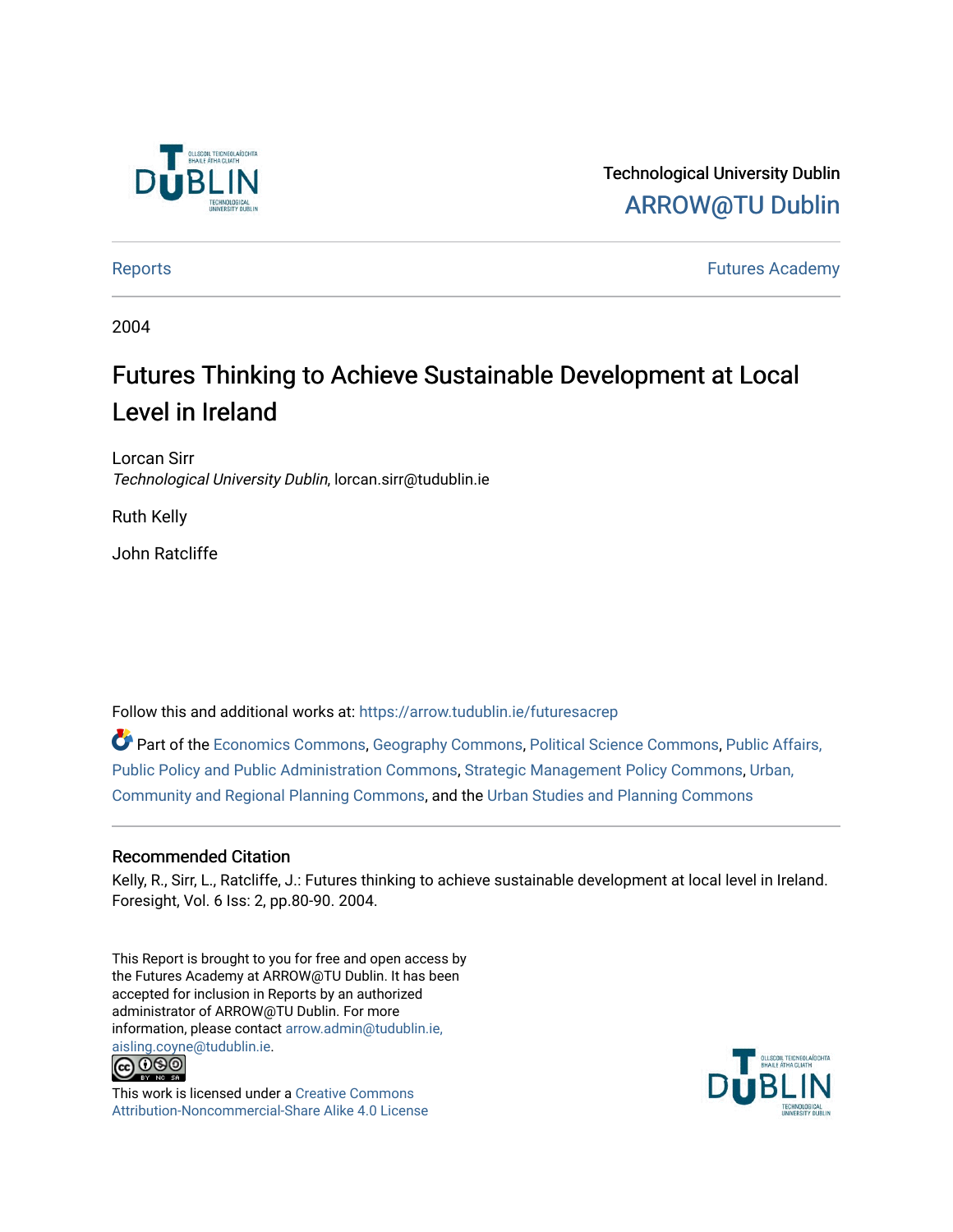# FINAL DRAFT COPY – NO DIAGRAMS: for full copy see 'Foresight' 2004, vo.6, issue 2, pp80-90, or at at www.emereldinsight.com

# Futures thinking to achieve sustainable development at a local level in Ireland

Lorcan Sirr John Ratcliffe Ruth Kelly

We are living in times of unprecedented global change and upheaval and over the next ten to 20 years governments, organisations and individuals will face increasing difficulties in an environment of growing complexity, heightened uncertainty and a quickening pace of change. The concept of sustainable development implies the reconciliation of longterm socioeconomic development, environmental protection and quality of life; essentially it is concerned with the future. Unfortunately, the potential for linking "futures thinking" to debates about sustainable development at local and regional government levels is relatively undeveloped, particularly in Ireland. Responding to this challenge, The Futures Academy at Dublin Institute of Technology, Ireland, was established in January 2003 to provide both a research and consultancy forum for futureproofing policies and strategies using the "prospective through scenarios" methodology. This paper describes the evolution of sustainable development in Ireland and the generic field of futures thinking, with particular focus on the prospective process which may assist key local policy makers and stakeholders move towards sustainable development for future generations in Ireland.

#### The context

It could be argued that sustainable development is in danger of moving from a state of ambiguity to a cliche´ without ever having passed through a stage of meaningfulness or comprehensibility. The tenuous nature of the concept, coupled with its increasing importance in international and national policies, has led to a wide variety of definitions and interpretations. There is no commonly accepted single definition of the concept (Haughton and Hunter, 1994) and in the third decade since the publication of Our Common Future (Bruntland Commission, 1987), sustainable development remains a concept intuitively understood by many but still very difficult to express in tangible or operational terms (Lele, 1991). The most frequently cited version is that which emerged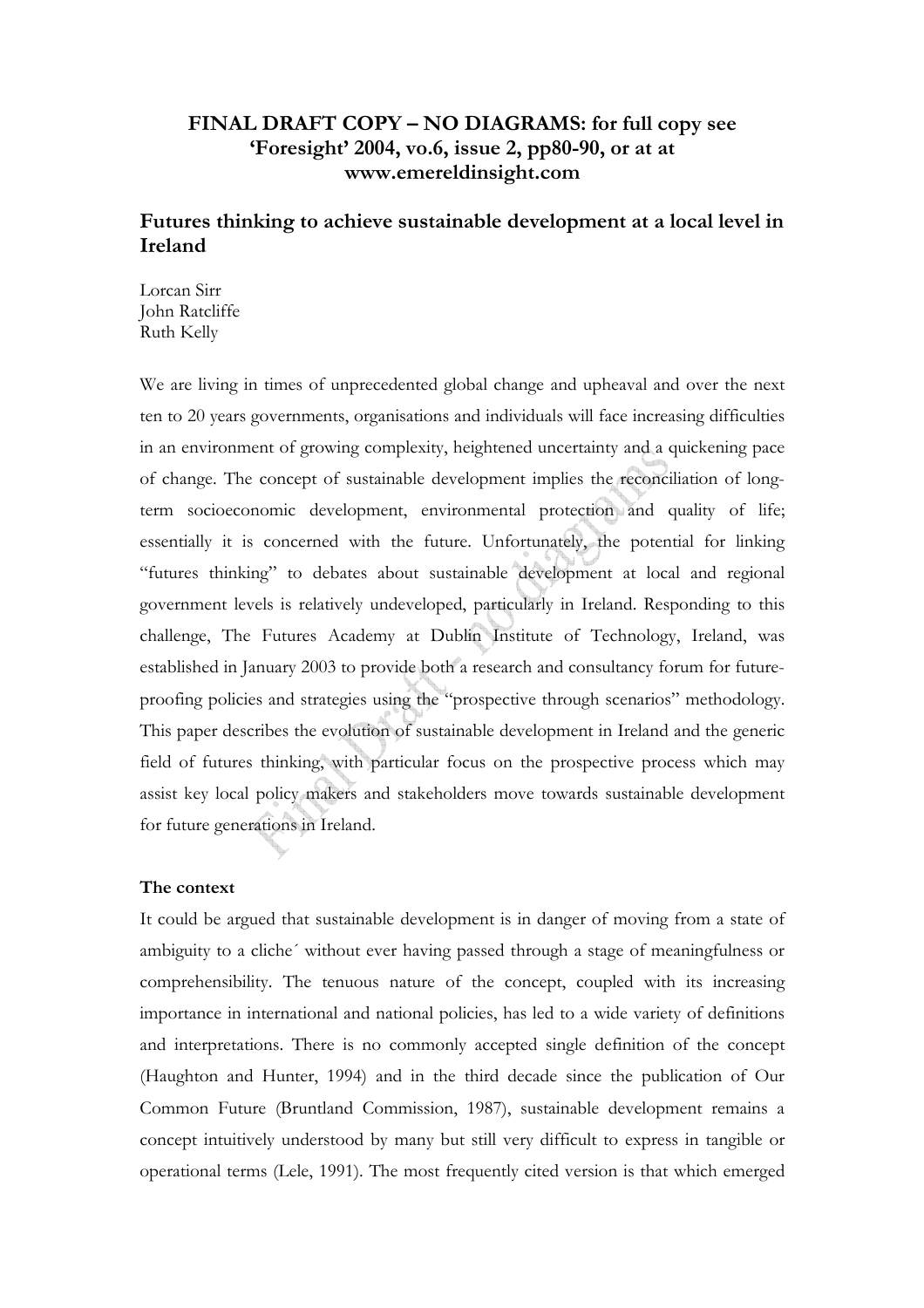from the World Commission on Environment and Development (WCED) report Our Common Future: "sustainable development is development which meets the needs of the present without compromising the ability of future generations to meet their own needs" (Bruntland Commission, 1987). This definition, according to Hediger (2000) is based on an ethical imperative of equity within and between generations and implies sustaining the natural life-support systems on the planet, while extending to all the opportunity to improve quality of life. In other words, sustainable development encompasses not only environmental protection, but also economic development and social cohesion and is most widely represented by the three overlapping circles model (see Figure 1). In this model, it can be argued that progress is characterised by a gradual convergence of the three circles, indicating a holistic and co-ordinated approach that fully integrates economy, environment and society (Dooris, 1999). Essentially, sustainable development is multi-dimensional, and incorporates many different aspects of living, from pursuing environmental protection and maintaining natural capita, to achieving economic prosperity and equity for current and future generations.

### Overlapping discourses in sustainable development

Although the WCED definition of sustainable development emphasised that environmental problems cannot be considered in isolation from others such as poverty and social disintegration, it also recognised the uncertainties encompassed by the time dimension and future resources, technologies and human values (Shiftan et al., 2003). At the United Nations Conference on Environment and Development (UNCED) 1992, Ireland was one of the 150 nations which endorsed Agenda 21, a blueprint which is intended to set out an international programme of action for achieving sustainable development for the twenty-first century (Irish DoELG, 1997). It has been estimated that over two thirds of the actions in Agenda 21 require the involvement of local governments. Therefore, local and regional authorities have a key role to play in achieving sustainable development (Keatinge, 1993). Chapter 28 of Agenda 21, Local Agenda 21 (LA 21), has precipitated extensive action for sustainable development at the level of the municipality (Selman, 1998) mainly because it encourages a more proactive role, and requires stakeholders to explore wider implications of their lifestyles while promoting collective responsibility for actions (Mehta, 1996). Sustainability indicators, LA 21 programmes and development and implementation of environmental management systems (EMSs), for example, have long been recognised in Ireland as vital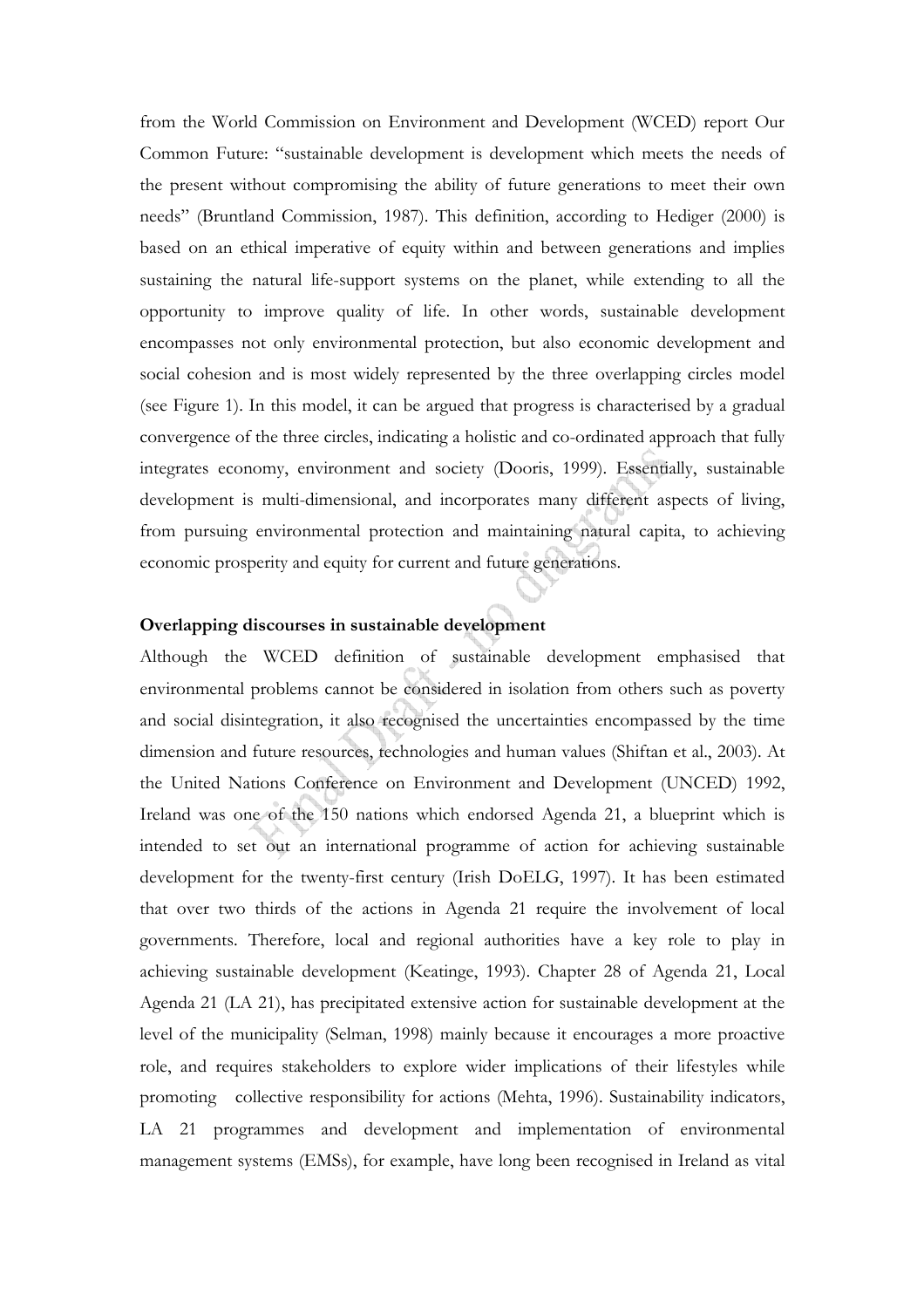tools to assist local authorities map the course towards a more sustainable future (Irish DoELG, 1995, 2001). However, the potential for linking futures thinking to debates about environmental, economic and social changes at local and regional levels is very undeveloped in Ireland.

The application of futures thinking to achieve sustainable development at local and regional levels in the UK is also a revolutionary, yet rapidly evolving process. Under the UK Local Government Act (2000), all local authorities were required to change their political systems and consequently, central government adopted futures thinking at local level through the modernisation programme for local government. The programme created conditions for local governance which were strategic, integrated and futuresoriented. One of the key purposes behind the programme was to rebuild the links between local government and local people (as advocated in LA 21) responding to a sense that the public had become disengaged from, and sometimes distrustful of, the political process. This raises challenges and opportunities for developing expert and participative futures research to inform local thinking, decision making and action (Saunders, 2002b). The programme for local government stresses the role of councils as community leaders. A key part of this role is ensuring the engagement of local communities genuinely influencing regeneration priorities from the "bottom up" (Sparks and Nicholson, 2000). The programme has several parallels with LA 21 as it is not controlled by the local authorities, but is instead about the local authority using its position and its resources to try to facilitate the achievement of a level of community consensus. Essentially, local authorities play the roles of facilitator and of major actor, without infringing the rights of other participants by adopting a form of "top-down" control (Kitchen et al., 1997). However, the process cannot be all "bottom up". Local leadership and a high political profile are needed to encourage active participation in local sustainable development initiatives. Critical to effective participation is the holding of strategic conversations with key actors and members of the public. This is discussed in more detail later. The development of the modernisation agenda for Britain opened up opportunities for futures thinking in pursuit of sustainable development, even if at present it seems to be in conflict with the "deliver" agenda of the short term (Saunders, 2002c). Slaughter (2002) regards short-term thinking as one of the most dangerous perceptual defects that we have inherited from the recent past – society wants to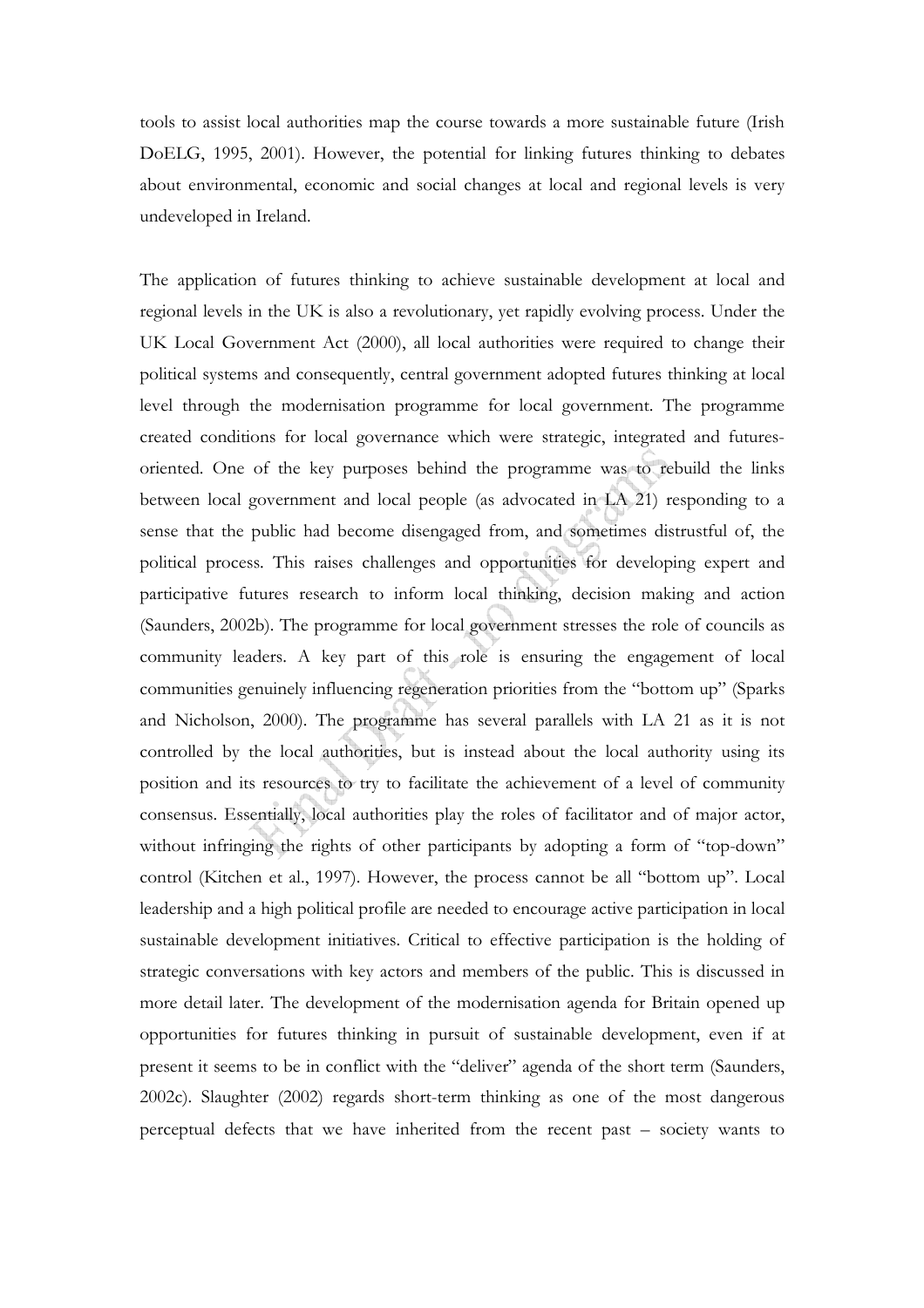transform the world beyond measure but does not want to stop to consider the longterm consequences.

#### The Irish situation

In Ireland's recent Budget 2004, new decentralisation plans were announced to relocate Government departments out of Dublin to regional centres under a long-planned decentralisation scheme. In order to promote regionally balanced and sustainable growth, a total of eight departments and the Office of Public Works (including their ministers and senior management) will move their headquarters from Dublin to provincial locations, leaving seven departments with their headquarters in Dublin. According to Morgenroth (2004) this move poses many problems and challenges to both central and local government. He believes that apart from running contrary to the Irish National Spatial Strategy (NSS), the decentralisation plan reduces the likelihood of real local and regional government reform, and if the European experience is a barometer, will lead to reduced efficiency in strategic policy making and service delivery. In addition, recent legislative changes including Ireland's Local Government (Planning and Development) Act (2000), Local Government Act (2001) and the Local Government (Planning and Development) (Amendment) Act (2002) presented a new set of challenges to local authorities. The Planning Acts aim to ensure that the planning system of the twenty-first century would be strategic in approach and imbued with an ethos of sustainable development and would deliver a performance of the highest quality.

Indeed, the estimation of future impacts of existing spatial plans and policies on land-use development, and the consideration of alternative planning and policy scenarios for impact minimisation, are of growing interest for urban and regional planners (Barredo and Demicheli, 2003). The Local Government Act (2001) introduced a range of reforms to enhance the fundamental democratic nature of Irish local government. It provided a modern statutory framework for the local government system structures, functions and operations and repealed outdated law and terminology. The Act aims to enhance the role of the elected member, support community involvement with local authorities in a more participative local democracy and modernise local government legislation.

The introduction of strategic policy committees (SPCs) and county and city development boards (CDBs) in Ireland represented a significant departure from the way local authority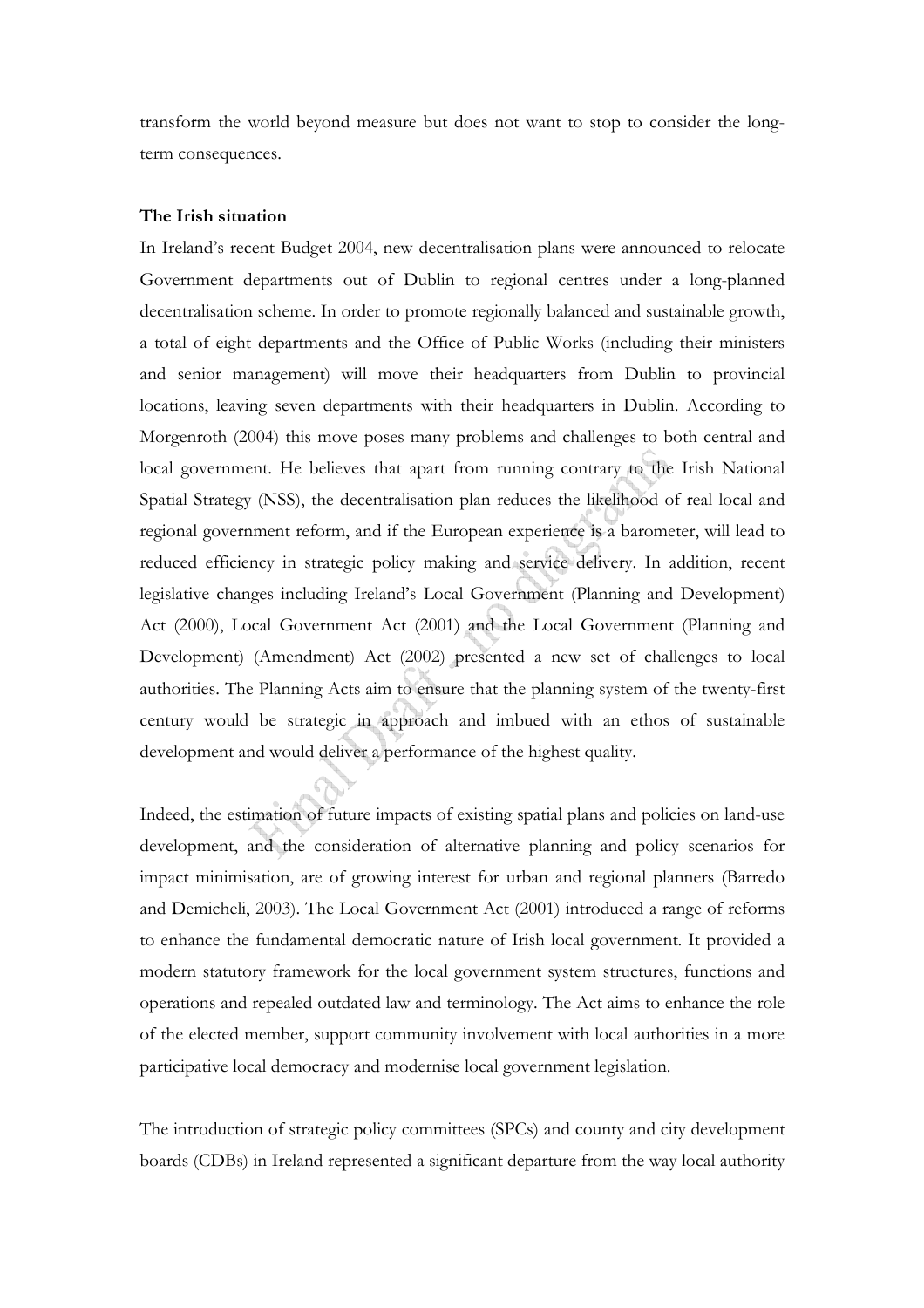business had been conducted. In existence since 1997, SPCs and CDBs were given statutory basis under the Local Government Act (2001). The main objective is that SPCs will provide policy centred committees that can harness the experience of relevant external bodies to renew and revitalise local government. They will also enhance the overall role of councillors by providing a platform for input in the policy formulation process at an early stage, for effective monitoring of existing policies, and for policy review. CDBs, on the other hand aim to enhance local democracy by ensuring that local communities and their representatives have a real say in the delivery of the full range of public services locally. The creation of SPCs and CDBs may be seen as the emergence of a more interactive and inclusive element within democracy to enable "strategic conversations". Their capacity to undertake debates about long-term issues could facilitate a collaborative and shared journey to help cope with uncertainty and complexity. Indeed, the Irish Guidelines on Local Agenda 21 (Irish DoELG, 2001) identify regional authorities, SPCs and CDBs as strategically placed to advance LA 21 at both local and regional levels. However, this potential is currently relatively unexplored in Ireland. Consequently, Irish policy makers at all spatial scales are now faced with new challenges and increasing levels of complexity in working towards sustainable development. Therefore, the need to develop new approaches to anticipate and prepare for the future is becoming increasingly important (Puglisi and Marvin, 2002).

In recent decades, futures thinking has evolved as a means to establish a vision for a preferred future and then to identify the issues, trends and choices to be addressed in achieving that future. Futures thinking explores alternatives, assumptions, choices and consequences and helps to reveal the driving forces that propel actions and choices in the present so that we can consider whether or not we want them to be incorporated into plans for a sustainable future. The following sections describe the concept of futures thinking and examine the possible benefits to local authorities of employing the "prospective" process, in particular, as a means of working towards sustainable development in Ireland.

#### The futures concept

Throughout most of human history, the growth of population, the degradation and depletion of natural resources, the restructuring of societies, and the development of new technologies have usually been so slow as to be imperceptible during an individual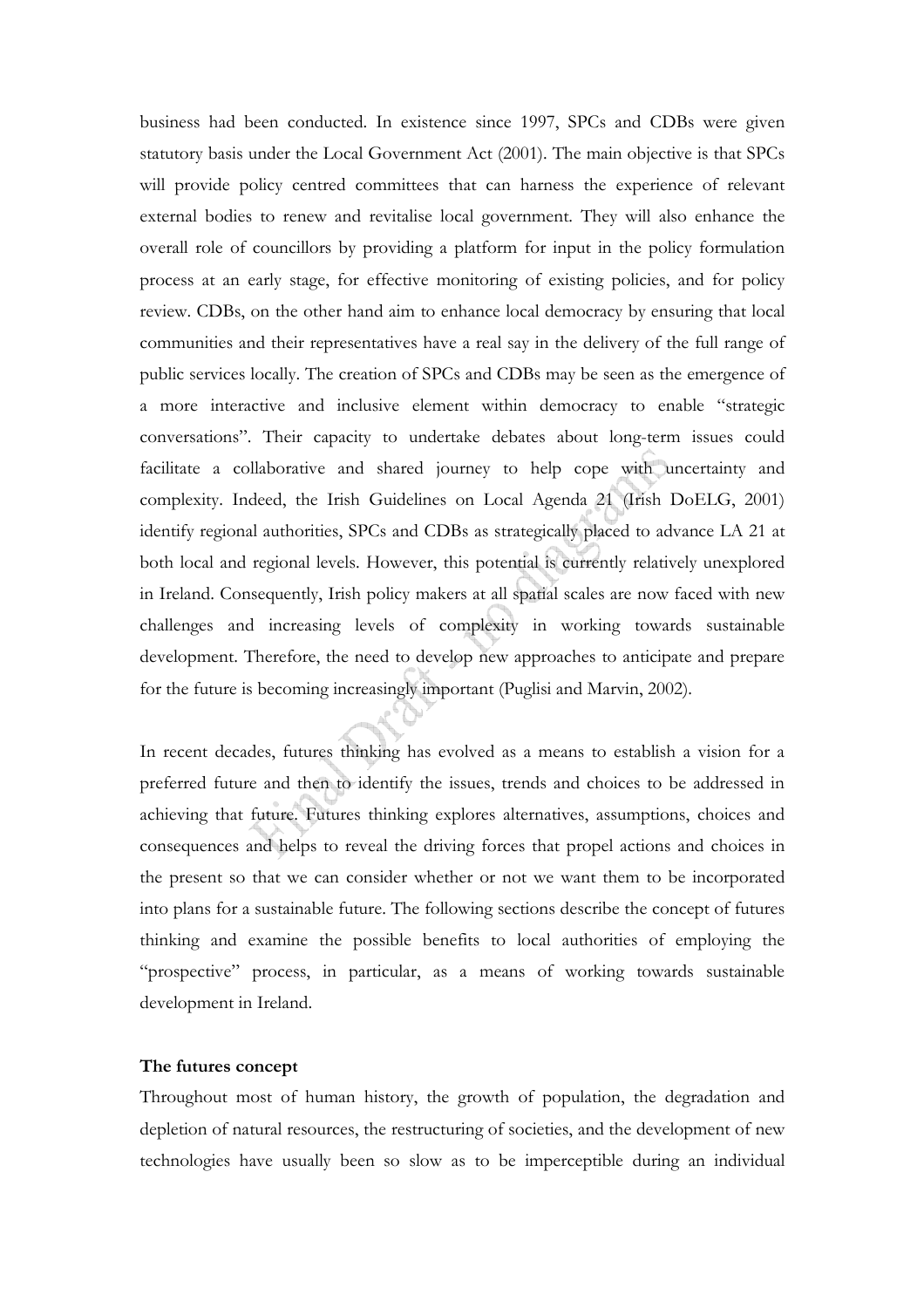lifespan (Meadows and Randers, 1992). However, in the past two centuries the global economy has shown exponential growth, transforming the character of the planet and especially of human life (Mebratu, 1998).

Today, urban and regional policy makers operate in a complex world of change and uncertainty in which the need for developing new approaches to anticipate and prepare for the future is becoming increasingly important (Masini and Vasquez, 2000). There is growing realisation that the future is not fixed with the idea that the future can be influenced, shaped or created gaining impetus in the past decade. By trying to make things happen, rather than guess what might happen, governments, organisations, and individuals for that matter, have to embrace uncertainty and deal with it by continually reviewing a wide range of policy options. Hence, foresight and futures thinking are evolving as vital tools for businesses, governmental organisations and political leaders facing uncertainty, building on the pioneering work of, inter alia, Herman Kahn, Gaston Berger, Bertrand de Jouvenal, Michel Godet and Eleonora Masini. Futures thinking is a means of enhancing creative policy research and development and is becoming increasingly important because many developments, particularly those that affect the development of people, a country's infrastructure, economic base, or the protection of our environment, are extremely long-term processes. In these cases it is important to pursue the correct path now. To discover in 25 years, for example, that we have taken the wrong course would be disastrous, and futures thinking aims to reduce the chance of this happening. At a national level, a vision of the future provides a benchmark against which strategically to appraise policy decisions that can arise from inappropriate shortterm thinking (Newall and Menzies, 1997). The future will not be shaped by a single dominant trend or force, but by converging influences from a number of sources; by multiple interacting causes or driving forces of change (Sundberg and Thurber, 1980). These are described in further detail later in the paper. The prospective through scenarios method is based on the belief that the path is open to a number of possible futures. Its primary purpose is to contribute to a better understanding of the contemporary world, and of its hidden complexities and uncertainties (De Jouvenel, 1986).

#### The Futures Academy

The creation of a Futures Academy at Dublin Institute of Technology for the first time in Ireland furnishes public and private sectors with expertise and networks within which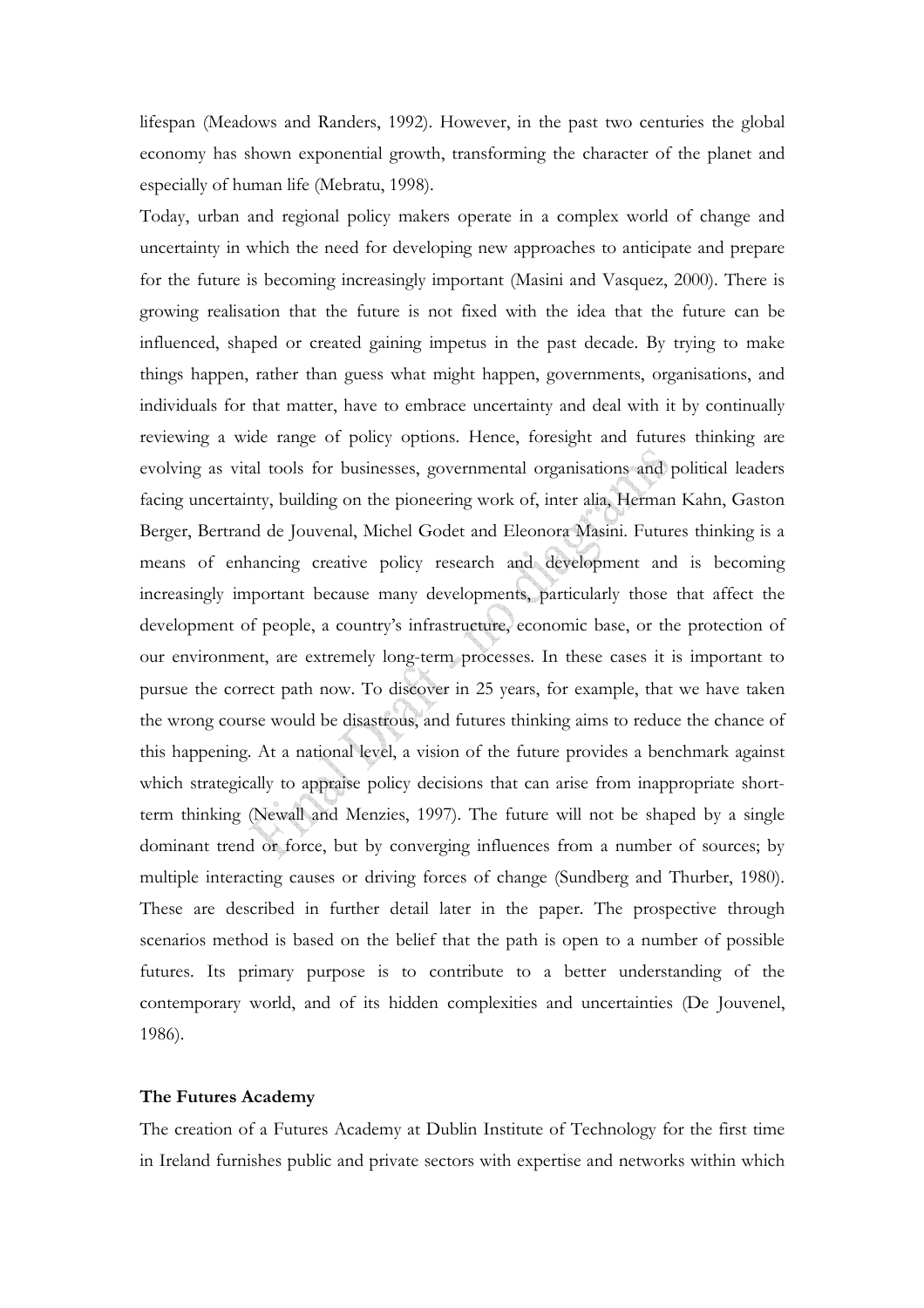to develop and instigate future-proofing in their own disciplines and industries. The objectives of the Academy include the following:

- . foster a more informed, structured and imaginative approach by practitioners and decision-makers working in the land, property, construction and development disciplines towards urban futures;
- . contribute generally towards advancing and furthering the progress of sustainable urban development;
- . develop an integrated and multi-disciplinary approach towards policy formulation and problem solving; and
- . provide positive support to organisations in improving the flexibility and robustness of strategic planning and organisational management in the face of uncertainty and change.

The Academy is a member of the EE IG euroProspective, which was formally established on August 13th 2001, and its status published in the Official Journal of the European Communities on 2 October 2001. The main objective of euroProspective is widely to support the promotion and the development of futures thinking. The main activities of euroProspective include (Goux Baudiment, 2002):

- . the exchange of information about futures thinking and research, especially through the management and co-ordination of a multilingual Web site;
- . promotion of existing high-quality foresight and prospective practices, both for the human values they carry and for the rigour of their methods; and
- . organisation of a strong and permanent network between European and non-European futurists (academics and professionals).

The "prospective" process through scenario thinking is a futures method most frequently employed at the Academy. This approach does not aim to predict the future. It simply allows an organisation or community to understand creatively what is going on in their environment, to appreciate the complex forces shaping that environment, to think imaginatively through what this means for them, and then demonstrate the readiness to act decisively on this new knowledge. The stages in the prospective process are described here.

#### The prospective process through scenarios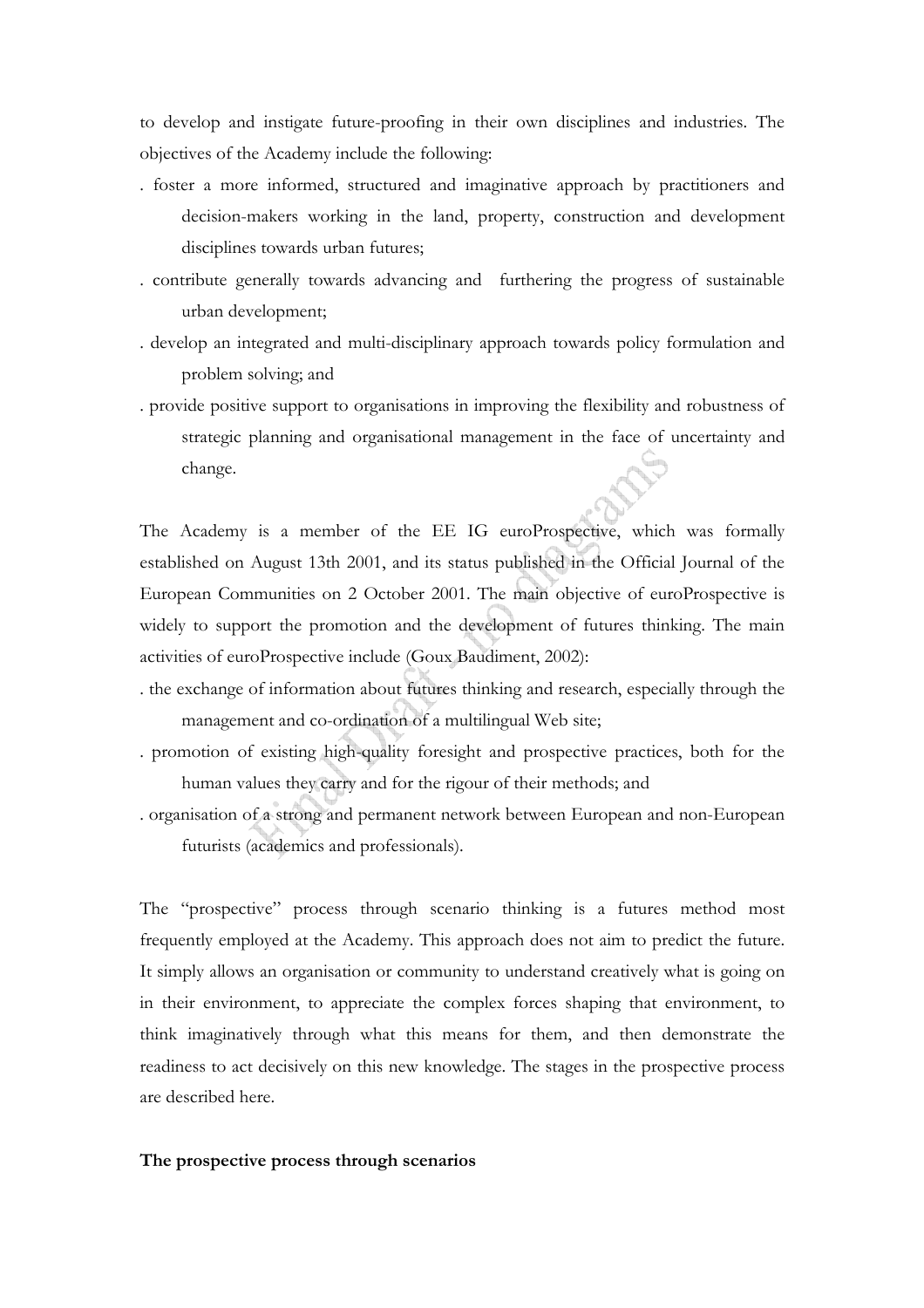The crux of scenario planning is that several coherent futures are selected from a number of possibilities and developed in enough detail to be highly plausible (List, 2003). Scenarios generally come in two forms: exploratory and normative. Exploratory scenarios depict self-consistent future worlds that would emerge from the present through credible, cause, effect and feedback developments and reach an end-point that seems plausible. Normative scenarios, on the other hand, represent desirable future worlds (Ratcliffe, 2003). Since the 1980s scenarios have become increasingly popular in strategically planning for a more sustainable future and a range of variations in the scenario development process has evolved. These approaches vary from extrapolative and normative scenarios favoured by Erich Jantsch, to the French school of probable and desirable scenarios, to first and second generation scenarios chosen by the Shell-SRI, to trend, optimistic, pessimistic and contrasting scenarios preferred by Herman Kahn (Masini and Vasquez, 2000). The prospective method (or "la prospective") has French origins and allows for uncertainty and ambiguity in the contextual environment to be acknowledged and implications for strategy development to be considered (Burt and Van der Heijden, 2003). In the 1980s, the choice of which scenario methodology to follow was largely influenced by Shell's scenario approach. When initially developed, scenario planning helped the company understand external change, change in markets, the competitive arena, technology and demographics (Van der Heijden, 1996). Despite the variations in scenario planning, essentially they address three major issues (O'Brien, 2004):

(1) the synthesis of information about what is important for an organisation, a necessary foundation for futures thinking;

(2) the development of a consistent and plausible set of descriptions of possible futures, or scenarios, through the use of a structured methodology; and

(3) the evaluation of the implications of these scenarios for the organisation today.

Herman Kahn repeatedly insisted that the scenario is not a predictive device but that this should not be taken as an argument against the scenario approach. Scenarios are both a matter of cognition and imagination. According to Aligica (2003) they refer to the realm of the possible, and as such belong to the ontology of possible worlds and to the psychology and epistemology of thought experiments. The principle objective of scenario development is to challenge one's own mental interpretation of the future, often referred to as the "business as usual" future (Ravetz, 2000). The process draws on a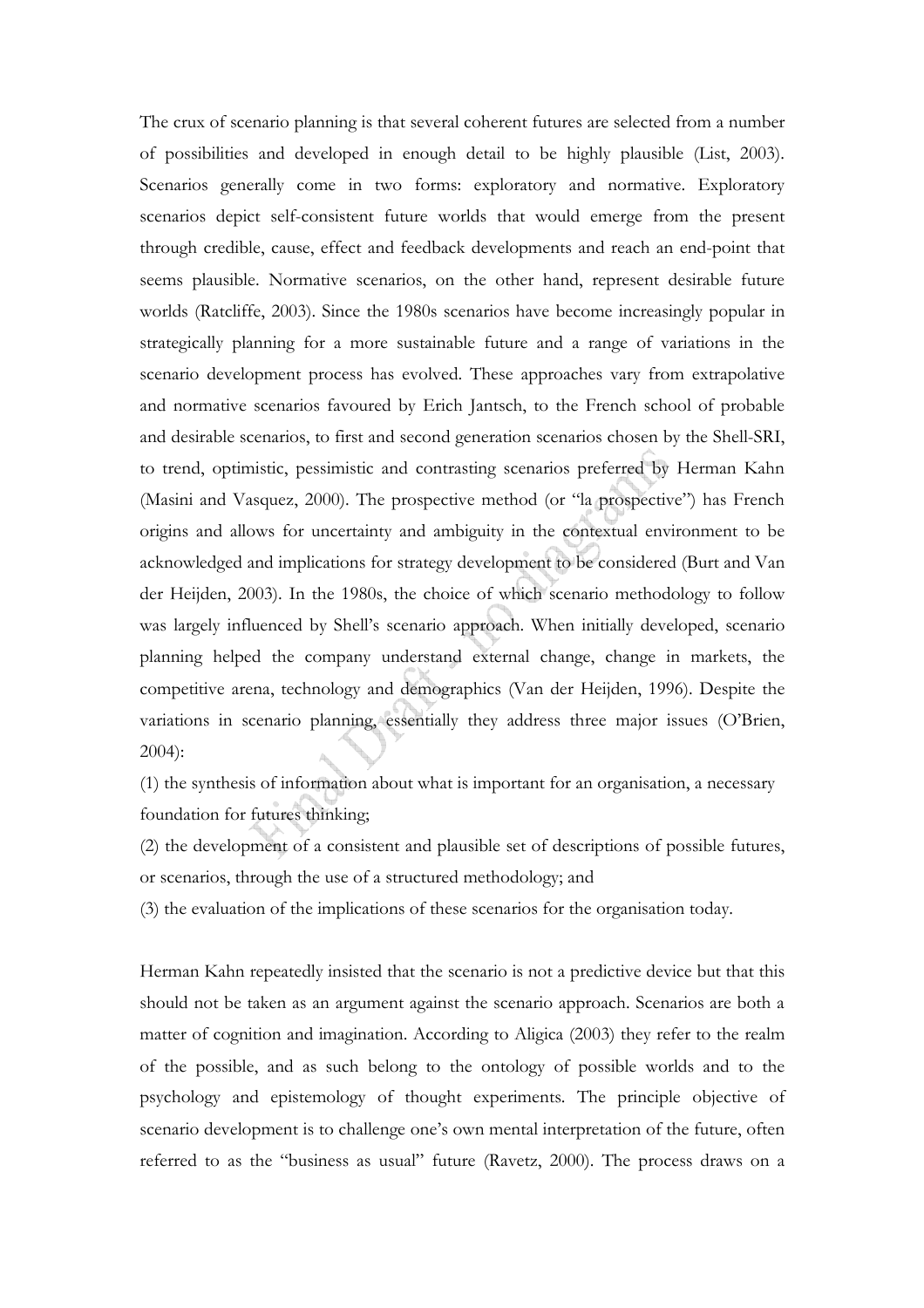group's intuition to identify the main factors driving the system, in particular those that are significantly uncertain. By stretching these variables to their limits of credibility, the group tries to create a number of possible futures (scenarios) which, while plausible, are significantly different from business as usual (Van der Heijden, 2000).

Despite their story-like qualities, scenarios follow systematic and recognisable phases. The process is highly interactive and imaginative. It begins by isolating the decision to be made, rigorously challenging the mental maps that shape peoples perceptions, and accessing and gathering information, often from unorthodox sources. The next steps are more analytical: identifying the driving forces of change, the predetermined elements and the critical uncertainties. Examples of such driving forces are demography, societal factors (including lifestyle and societal values), economic conditions, political forces and technological development (Burt and Van der Heijden, 2003). More and more scenario planning functions as a collective thinking exercise or the mobilisation of many minds (brainstorming). However, it has been suggested that the popularity, appropriation and increased use of scenario building means that specialists no longer monopolise the technique and that consequently, there has been a decrease in methodological rigour (Godet, 2001). Despite this apparent shortcoming, "prospective" through scenarios offers an opportunity, whether to an organisation or a local authority, to think "outside the box" and develop more innovative and creative strategies towards sustainable development.

#### The process

Given the restricted nature of the text, all that is possible here is a brief note on each stage highlighting some of the techniques employed, issues that emerge and relevance of the process to local authorities planning for a more sustainable future.

#### 1. Set the strategic question

This might be a general examination of the position of the local authority within its external environment, identification of gaps in the knowledge base and training needs, or possibly how effective the local authority is in its approach to community, environmental and social issues including equity, interaction and active participation. The resolution of a strategic question "must take into consideration the conflicting goals and values espoused by various interests as well as the facts" (Leitch and Leistritz, 1984). Therefore,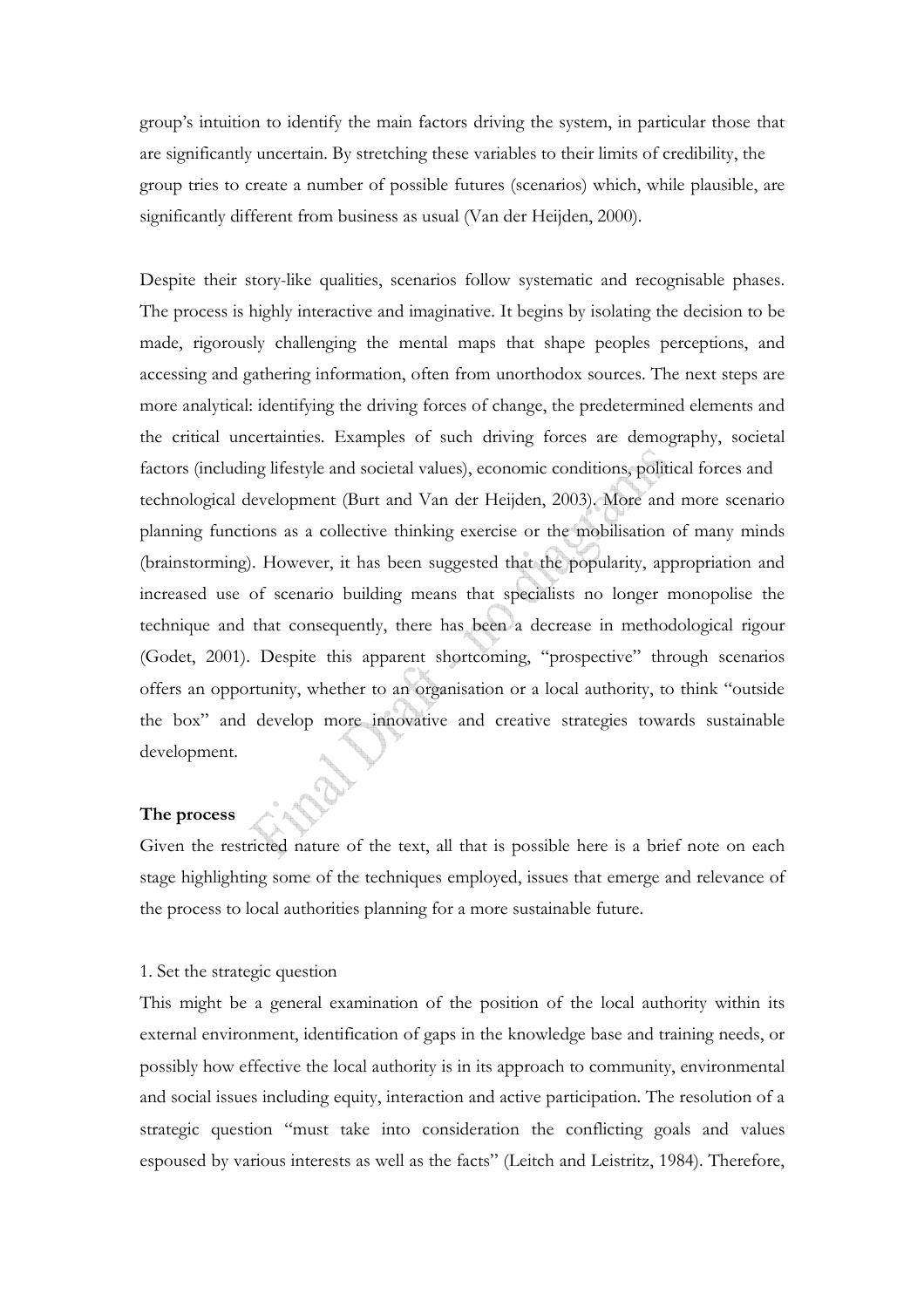critical to the strategic question and indeed the prospective process, is the holding of strategic conversations with key actors and members of the general public. The purpose here is to give democratic expression to the visions of the community the local authority represents. Citizen participation and education of the community are vital to the success of planning for a sustainable society (Maser, 1997). Individuals and social groups wish to mould not only their own future but also the general shape of the future (Ga´spa´r and Nova´ky, 2002). Sustainable development places major emphasis on local accountability, interaction and democratisation, challenges many contemporary perceptions of local governance and offers an opportunity for local authorities (notably through LA 21 programmes) to develop effective participatory structures. Its political viability depends on the full support and participation of the people it affects through their local authorities, social institutions and their own personal contributions (Galvin and Jackson, 1995). Increasingly, qualitative researchers are recognising that interviews are not neutral tools of data gathering, but active interactions between two or more people leading to negotiated, contextually based results examining the "how" and the "why" as well as the "what". Consequently, strategic conversations have evolved as a vital tool to help organisations, governments and policy makers thoughtfully examine and develop more sustainable policy decisions. The creation of scenarios relies on unusual points of view, often from outsiders, to stimulate, engage, and advance strategic conversations, developing alternate mindsets open to inherent complexities and uncertainties that confound most linear strategic plans (Barnett, 1992). Strategic conversations are fast emerging as a central feature of the scenario process, and scenario exercises, in turn, are becoming a prime tool of strategic planning.

# 2. Identify the driving forces of change

Scenario building, in conjunction with a careful analysis of the driving forces of change, fosters systematic study of potential future possibilities – both good and bad (Enserink, 2000). In practice, the driving forces of change are identified by: continuous monitoring through horizon or environmental scanning; in-depth interviews with acknowledged experts; targeted questionnaire surveys (Delphi surveys, for example); and brainstorming workshops at the start of the prospective process. In relation to sustainable development, the main drivers of change can be classified as follows:

. Environmental. The need to arrest environmental degradation and ecological imbalance.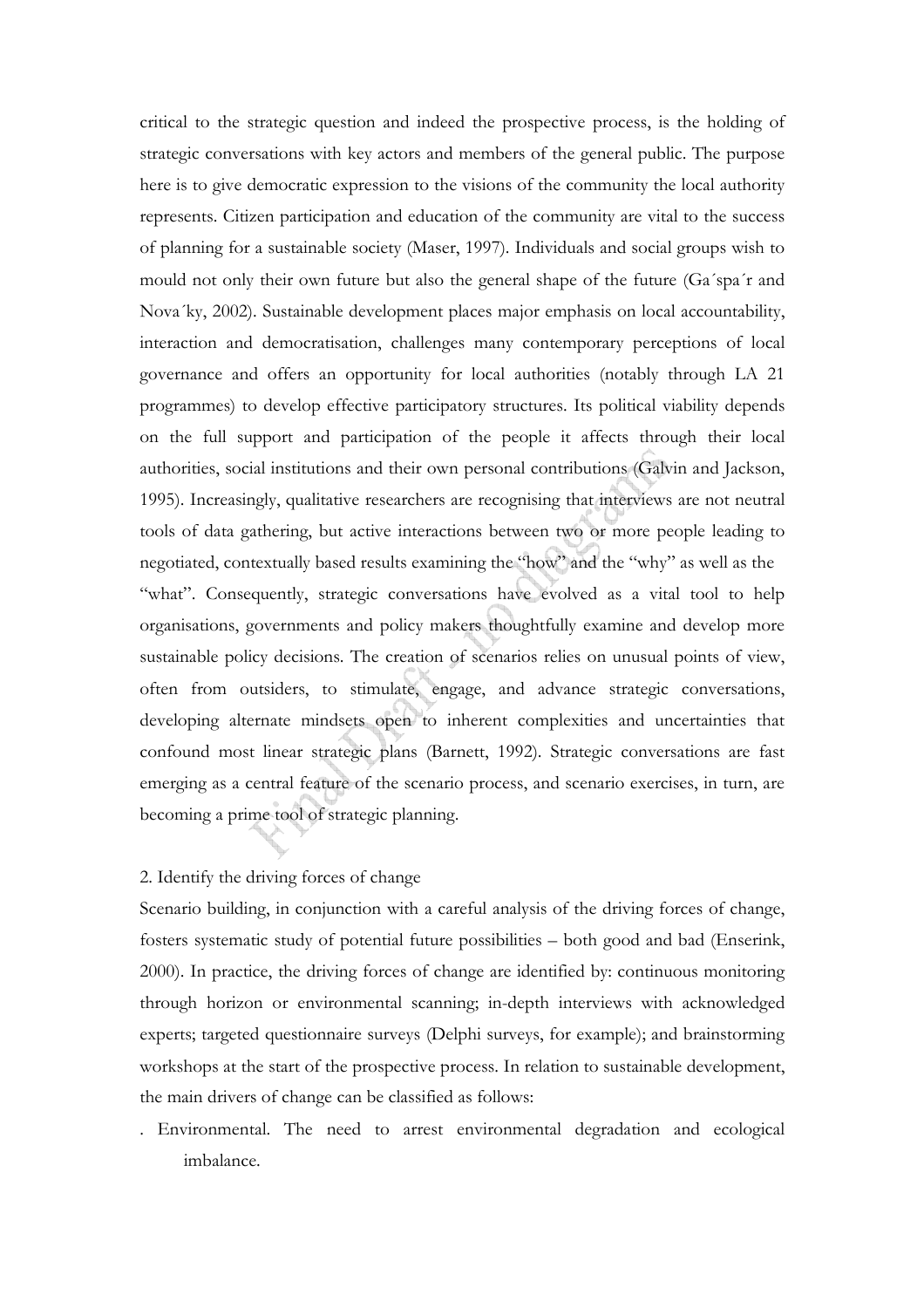- . Societal. The need for equity in the quality of life among present-day populations and the need to avoid impoverishment of future generations (Redclift, 1987).
- . Economic. The need to ensure that economic growth is not considered in isolation from social and environmental considerations.

The "Six Sector Approach" utilised in the "prospective" process to identify drivers of change includes an additional three to the list: culture, governance and technology. However, quality of life ("the need to provide for an individual's happiness or satisfaction with life and environment including needs and desires and other tangible and intangible factors which determine overall well-being" (Cutter, 1985)) is another important consideration. Stevenson (1998) identifies a further three "cross currents of change":

- . Globalisation occurring simultaneously with localisation; centralisation with decentralisation; and standardisation (for example, a global based culture) with diversification.
- . De-westernisation democracy and human rights as western constructs; or multiculturalism in the west does not mean power sharing, whereas in certain nonwestern countries it does.
- . Mindset plurality of possible world views, post modernism and awakening of human spirituality.

An understanding of the complexity and richness of local and regional sustainable development can only be achieved by local authorities examining the interconnectivity and interrelationship between the various drivers, which calls for holistic approaches and integrative strategies, while simultaneously strengthening the principles of participation and partnership. Essentially, the driving forces of change shape and propel the story lines described in a particular plot for a scenario.

#### 3. Determine the main issues and trends

The key elements of futures worlds are predetermined events and critical uncertainties. As mentioned above, very often forecasts or extrapolations are too conservative in the long run, and local authorities or indeed any organisation may unintentionally foster tunnel vision by paying too much attention to current trends, projecting the past forwards and ignoring the unexpected. Sustainability indicators attempt to quantify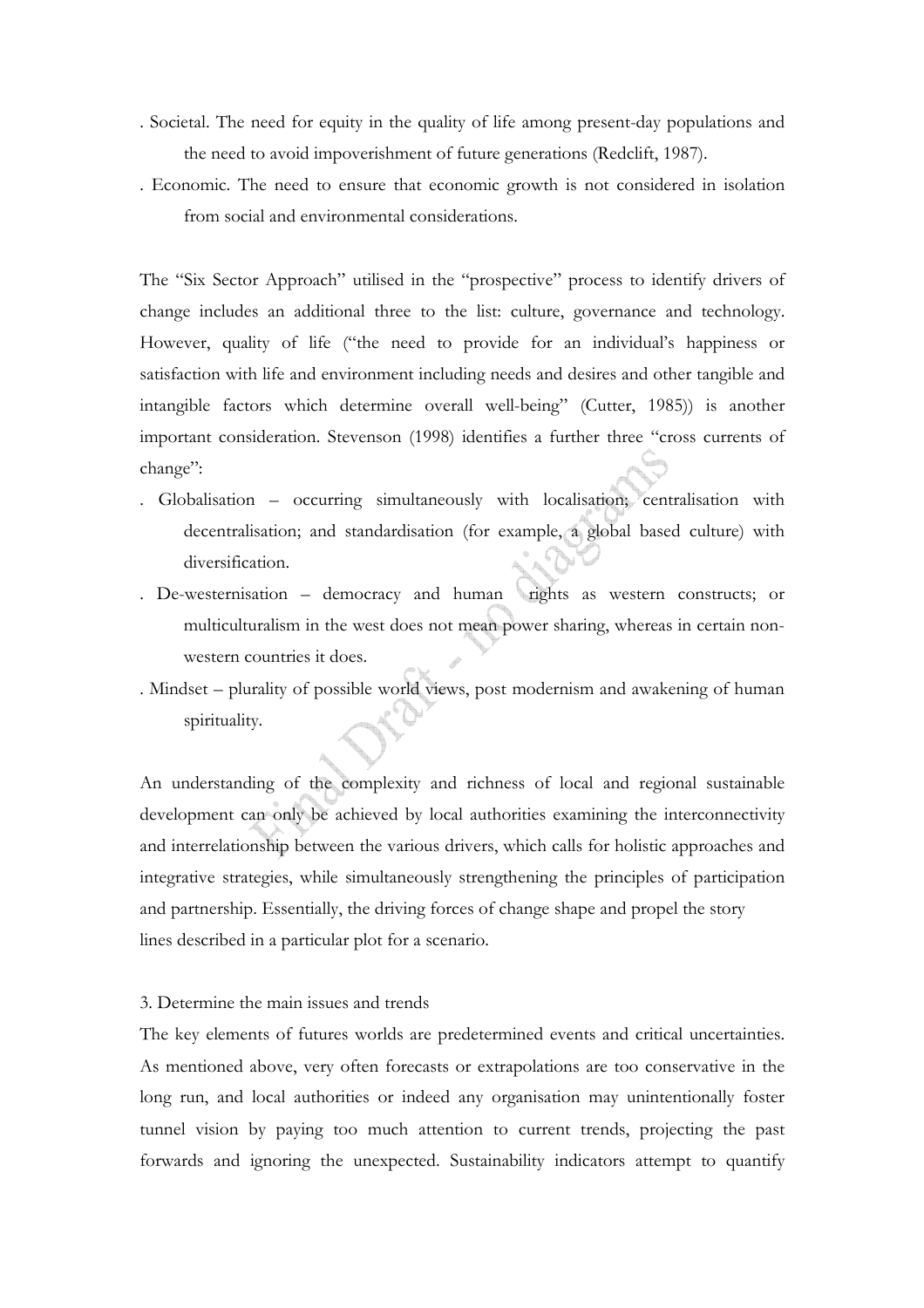driving force issues and trends and are frequently a feature of LA 21 programmes. However, Bell and Morse (1999) consider the major criticism regarding sustainability indicators to be that they attempt to encapsulate complex and diverse processes in relatively few measures. The world is a complex system and science copes with a complex system by breaking it down into components and studying how these work in isolation, and then together. This reductionist approach has been criticised because some systems are so large, with so many interactions, that they are impossible to model. However, there are still clear demands for reductionism. Governments and businesses alike tend to desire one future, a clear answer, and therefore may tend to overlook the importance and influence of complexity and uncertainty. Complexity and uncertainty requires accepting that there are many factors that influence change (Inayatullah, 2002).

In addition, extrapolating past and current trends into the future (forecasting) is frequently erroneous. The further forward forecasters try to predict, the more erroneous the forecasts seem to get (MacKay and McKiernan, 2003). This serves only to lend additional credibility and applicability to the prospective through scenarios method which is qualitative in nature and is essentially based on a process that helps all concerned to think, talk, plan and act differently and creatively, but ultimately in concert. Indeed, chaos theory, which outlines the emergence of different new situations amid periods of instability, not only guides us through the labyrinth of possible futures but also systematically generates them with its methods aiming at quantitativeness (Nova´ky, 2001). The prospective process does not intend to discredit quantitative or forecasting research methods, but rather to support and add to them in a positive and meaningful way thus facilitating the creation of holistic, comprehensive and integrated strategies. To clarify the process of strategic thinking it is important to focus on a relatively small number of issues and trends that are critically uncertain and impact most upon the strategic question. A crucial aspect of this stage is the process of clustering, whereby the issues and trends are grouped into major policy fields. This is explained in the following subsection.

4. Clarify the level of impact and degree of uncertainty Of most interest to any organisation are those scenarios which have the highest degree of uncertainty and the highest level of impact. Indeed, the Millennium Project cited as a major global issue the diminishing capacity of governments and organisations to make decisions as issues become more global and complex under conditions of increasing uncertainty and risk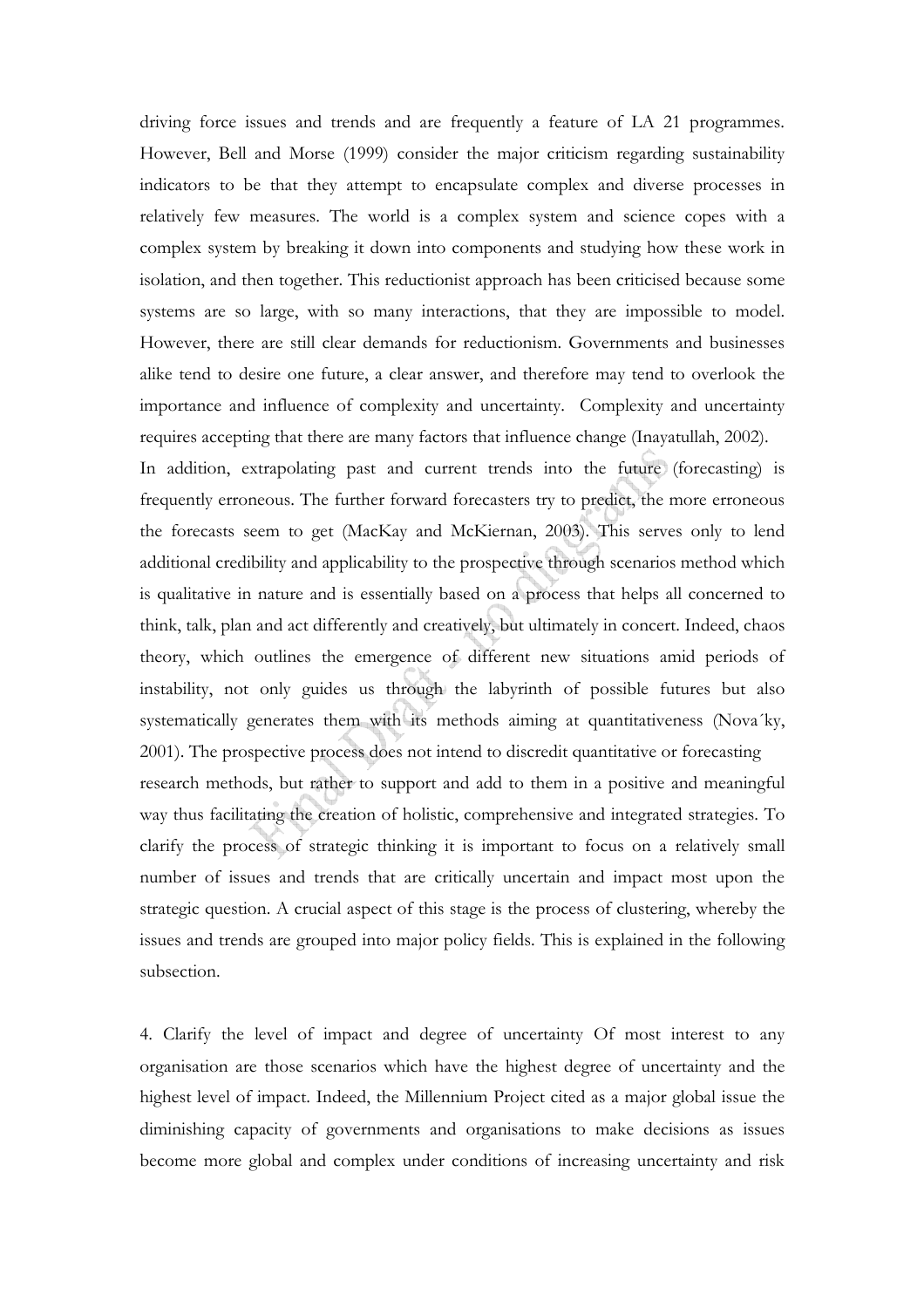(Glenn and Gordon, 1999). A common approach towards determining the key areas of critical uncertainty that will form the central themes of the developing prospective, is to rank the issues and trends according to their:

level of impact upon the strategic question; and

. degree of uncertainty (likelihood) of occurring within the given timeframe (Ratcliffe, 2003).

The issues and trends are clustered in a matrix as shown in Figure 2 into two main categories:

(1) High impact/low uncertainty forces. These are the relatively predictable trends which are common to all scenarios.

(2) High impact/high uncertainty forces. These provide the structure for the scenarios. Issues that are assigned to the top three upper right corner boxes of the three-by-three matrix are key. The issues are further delineated into axes of uncertainty. In most cases, two general areas are identified which are believed to have the highest impact upon the strategic question and the highest level of uncertainty over the potential outcome. A quadrant matrix is then constructed using the two areas identified as axes forming dimensions within which four possible scenarios may be built.

5. Establish scenario logics

Scenario logics or themes are the organising principles around which scenarios are structured. Just as in a movie script or a novel, the theme of a scenario overlays its plot or story and provides an overarching reason for why specific forces or players behave as they do (Schnaars and Ziamou, 2001). Establishing scenario logics is crucial to the development of the scenarios. At this stage it is necessary to focus on the high impact/uncertainty issues, which centre on two critical axes of uncertainty. Logics can be expressed in many ways. The most common method, however, is using the 2 x 2 matrix, expressing logics in simple narrative form or by depicting them and their local level interactions diagrammatically showing causal connection (Figure 3). Scenario logics facilitate tests of the robustness of alternate strategies under different assumptions about the future. They are essentially organised themes, principles, or assumptions that provide each scenario with a coherent, consistent, and plausible logical underpinning (Gausemeier et al., 1998).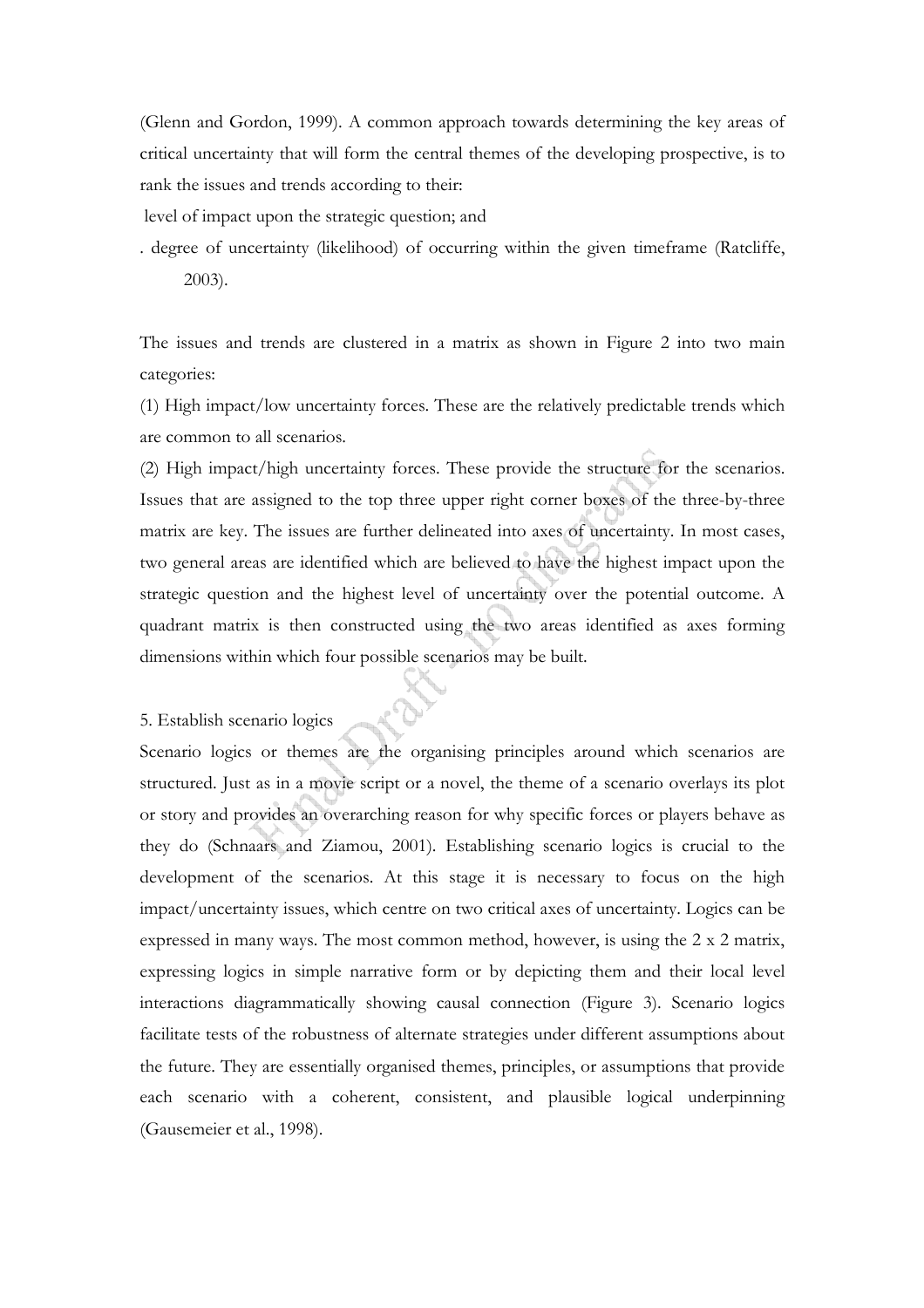#### 6. Create different scenarios

Scenario development (Figure 3) is perhaps a "keystone" methodology of futures thinking. A scenario can be defined as a rich and detailed portrait of a plausible future world or as a future state of a system (Beroggi, 1997). It can model plausible futures that have been structured to reflect features of local authorities, organisations and social systems, including a number of the key uncertainties that they face (Slaughter, 2002). However, it is important that scenarios of reasonably possible futures do not ignore the scenario-spoiling "wild card" of low possibility futures (Marien, 2002). Scenarios are a prime means for developing organisational awareness regarding the ambiguities of deeply-rooted environmental change and represent a test-bed for strategic decision making (Van der Heijden, 1996). The development of coherent scenarios involves both individual and collective brainstorming, identifying major developments, assembling ideas in thematic areas and distinguishing convergent from divergent ideas (Barbanente et al., 2002). Essentially, each scenario should be: inger

- . plausible: credibly capable of happening;
- . robust: internally consistent and coherently defensible;
- . divergent: structurally differentiated, not simply variations of the same theme;
- . challenging: testing the conventional wisdom of the organisation and providing novelty of thought; and
- . useful: contributing specific insights into the future that help tackle the strategic question (Ratcliffe, 2003).

At its core, the scenario-based planning process emphasises construction of mental models outside the participants' familiar surroundings and thus allows for new and original thinking to emerge (Krause, 2002). Each scenario should have an evocative title, a beginning, middle and end, an approximate time-line and early indicators of change. What really matters about the scenario approach to strategy work, is the thinking process rather than the bureaucracy of planning. Applied in this way, scenarios can become part of organisational culture that invests in assumptions, values and mental models instead of tools and techniques (Van der Heijden, 1996).

7. Produce the prospective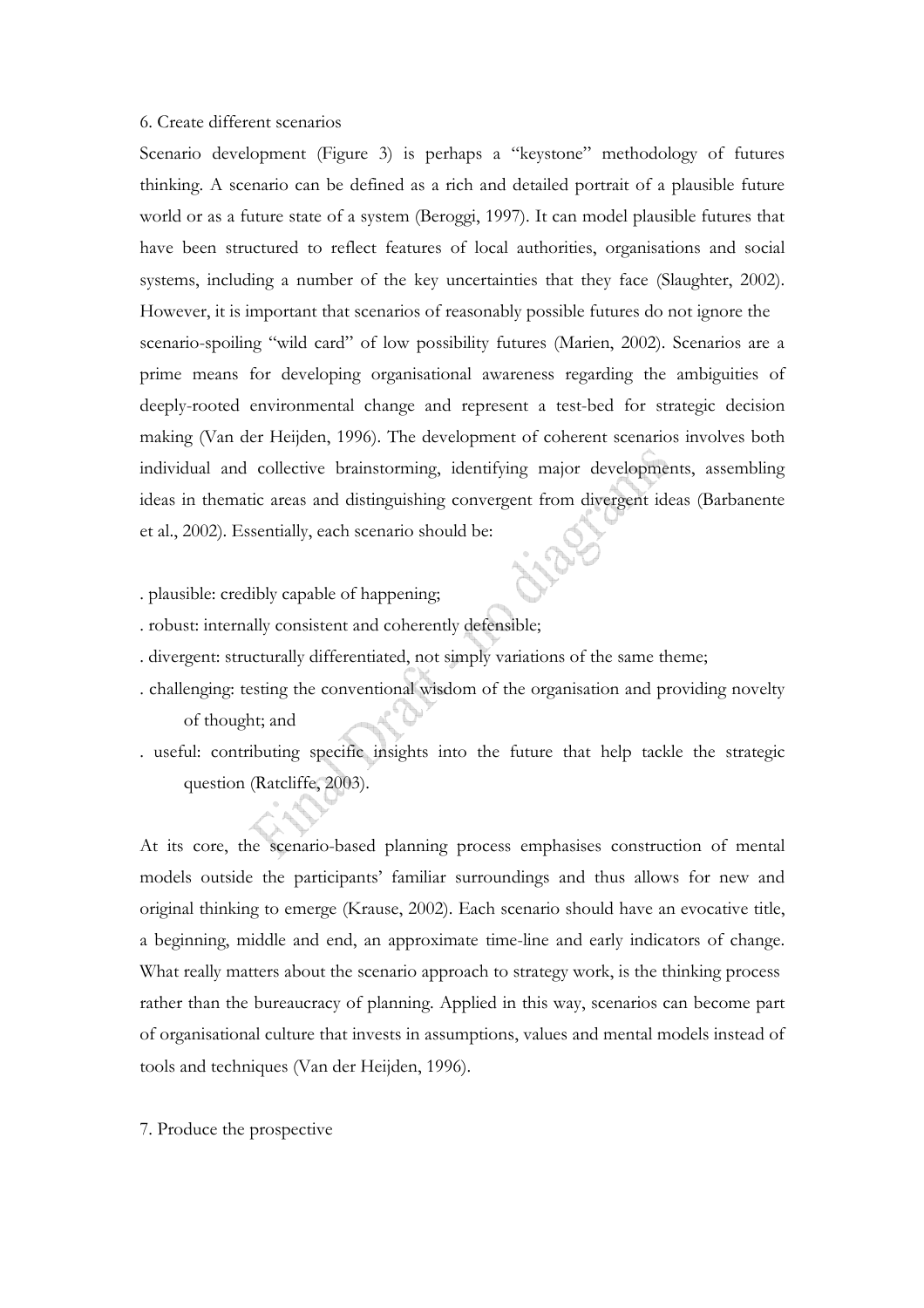The "prospective" approach is intrinsically "normative" in that it concludes by describing a single preferred future. The systematic process of trying to anticipate the future can actually play a very valuable role in helping to create the most preferred future (Neigher, 2003). Berger (1957) described 'la prospective' as integrating the efforts of "a philosopher, psychologist, sociologist, economist, pedagogue, doctor, statistician, demographer and an engineer or two . . ." into one shared vision (Berger, 1957). The "prospective" comprises not only the study of the future, and an evaluation of alternative outcomes against given policy decisions, but also the will to influence the future and shape it according to society's wishes.

Prospective covers the concepts of "preactivity" (understanding) and "proactivity" (influencing), whereas foresight concerns itself mostly with preactivity but the proactivity is missing (Godet, 2001). "Prospective" thinking demands an integrated process and a long-term vision of the different possible choices for the future with full awareness of their mutual impacts (Goux Baudiment, 2004).

#### 8. Move to strategic planning

In strategic planning, choices are made continually to adjust how an organisation, given its mission, strengths and weaknesses, responds to anticipated change in a complex and uncertain environment (Morrison and Cope, 1985). Strategic planning pays dividends to organisations (local authorities in particular) when approached in a disciplined process with "top down" support and "bottom up" participation. Fundamentally, strategic prospective applies anticipation to action. In one way, it provides a bridge between strategic thinking and planning which were, traditionally and deliberately, mutually exclusive (Ratcliffe, 2003). Van der Heijden (2002) believes that through the prospective process anticipation to action in strategic planning may be achieved by:

- . creating operational awareness of the environmental imperative requiring change;
- . guiding the formation of operational plans;
- . enlisting key members of staff who have power to act; and
- . establishing coherence in management through the development of a shared view.

#### Conclusion

Prospective through scenarios thinking as a methodology for improving foresight recognises that in an ever changing and uncertain environment the future cannot be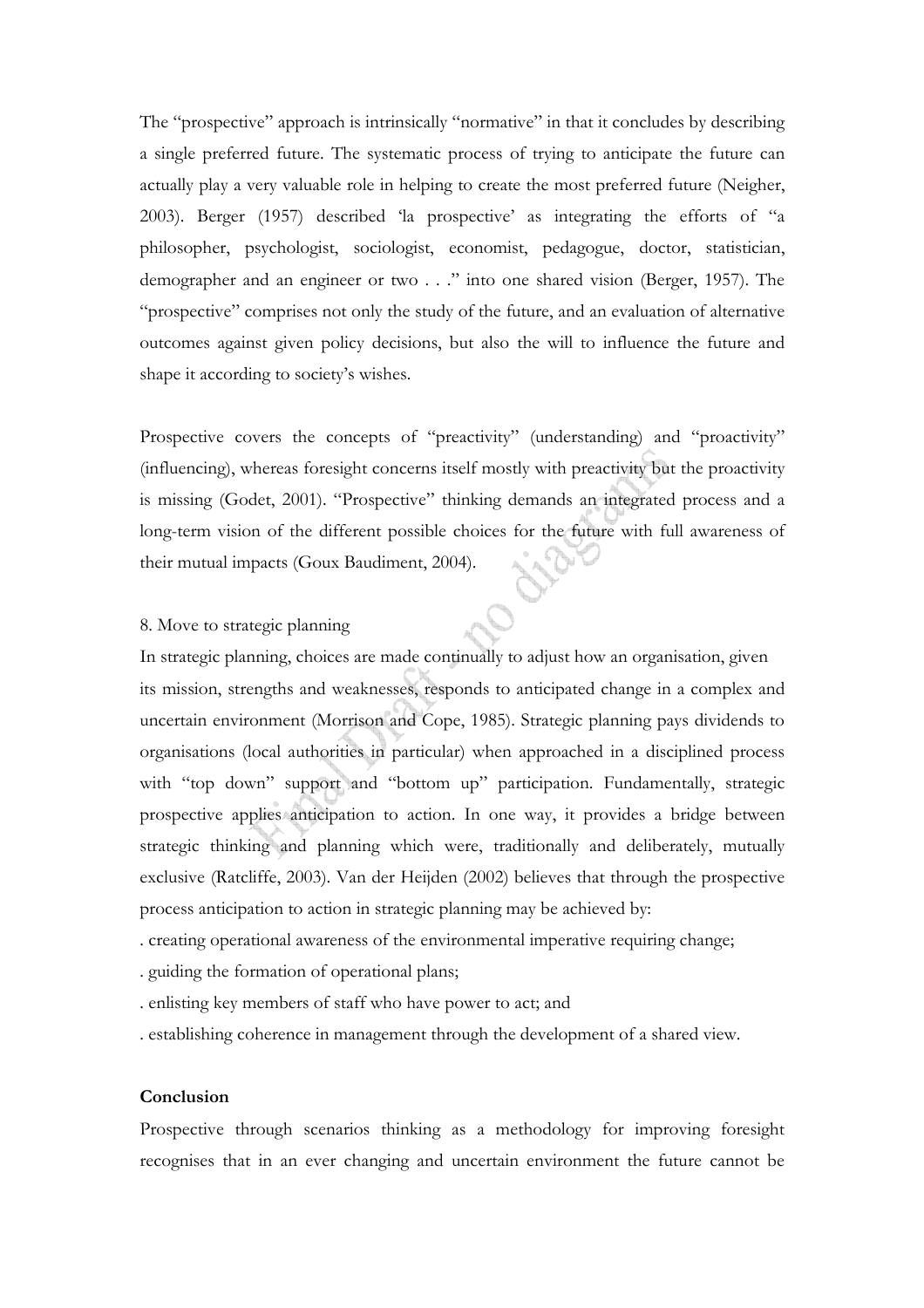known, but it can be understood. However, at local and regional level anticipation is not widely practised by decision makers and as Godet (2000) states "when things are going well they can manage without it, and when things are going badly, it is too late to see beyond the end of their noses".A problem with applying futures thinking to local government is the difficulty in understanding the dynamism of the sector. This requires an understanding of the key drivers influencing change, and in particular emerging tensions or contradictions. The paradigm of sustainable development inherently but not explicitly embraces futures thinking. Almost all published definitions of the concept, whether based on weak or strong sustainability principles, refer to both present and future generations and are generally motivated by a real concern for the long-term well being of humanity. LA 21 emphasises the role of local authorities in achieving sustainable development and calls upon them to develop effective and innovative strategies. Futures thinking offers local authorities an ideal opportunity to incorporate long-termism and foresight into strategic planning at local level. Sustainable development demands integrated policy, planning and social learning processes in order to be effective. Similarly, futures thinking needs to be participatory in order to be effective. Futures thinking is also multidisciplinary. It looks for connections between different perspectives and for insight into the key patterns that emerge. A key challenge to local authorities is to overcome short-termism and evidence-based policy making. What worked or did not work in the past will not be a definitive guide to what will work in the future – best practice may need to be regarded as something to take into account when forward planning rather than as something to copy (Saunders, 2002b).

The "prospective" process is about preparation, not prediction. By incorporating flexibility into future scenarios, local authorities ensure robustness and dynamism when preparing strategies and projects, while preparing for change may help realise any opportunities and minimise risks. A typical time dimension is to anticipate at least 20 years ahead. However, this may vary according to the project or the organisation. Engaging commitment at all levels of the local authority is crucial to the success of the process, in particular, decision-makers who are key to persuading people that long-term thinking matters. Futures thinking for local authorities demands an effective partnership structure involving several organisations, interests groups and the general public. Establishing partnerships takes a pragmatic and utilitarian approach and is a vital element in establishing effective interactive networks (as advocated in LA 21).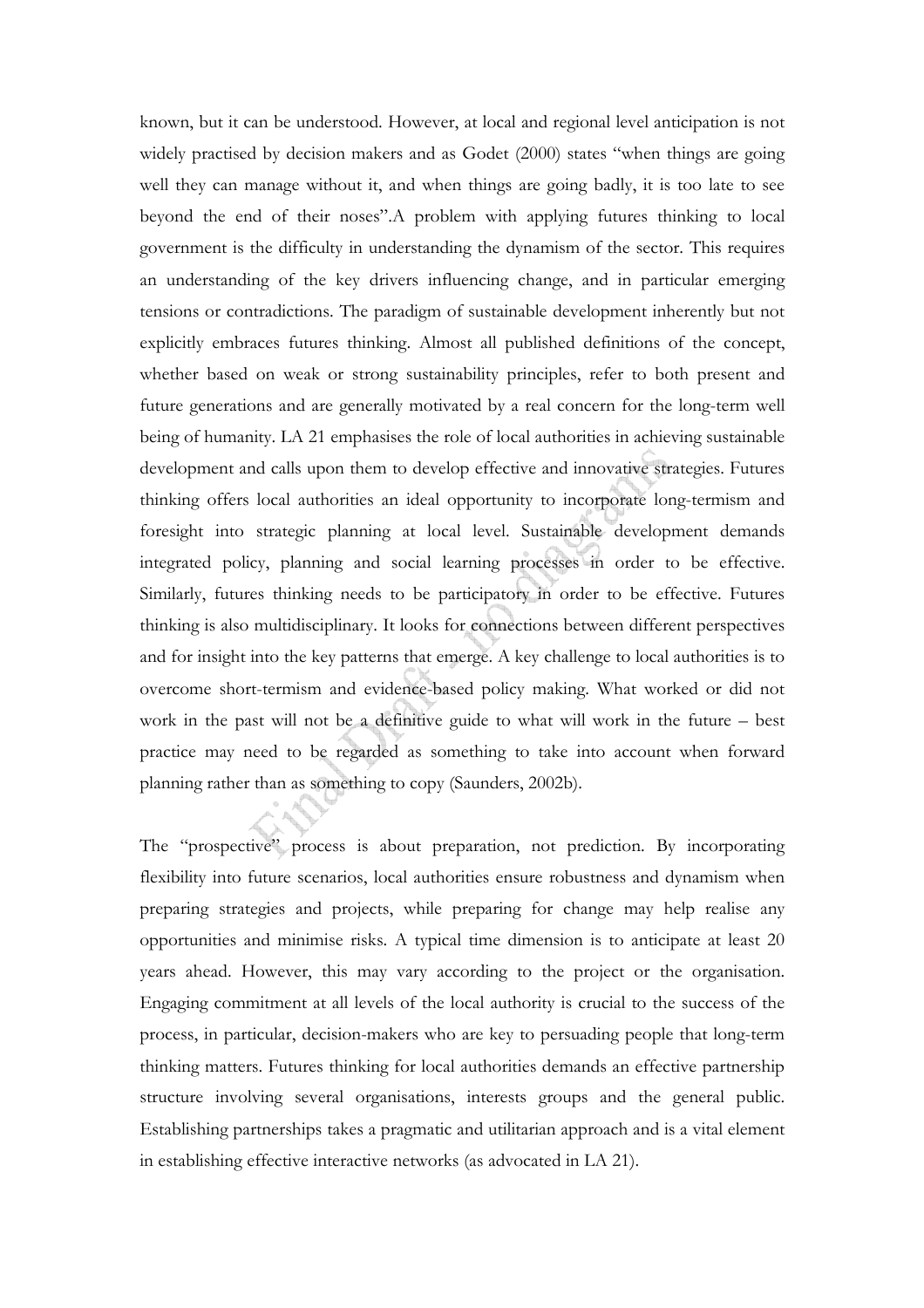Finally, understanding change in local government requires an appreciation of the way in which different tensions resolve themselves over time, such as the tension between efficiency and democracy, managerialism and public choice theory, and the tension between the national and sub-national (Reid, 1999). Prospective through scenarios provides a framework for local authorities to achieve this and represents a fundamental shift in strategic planning at local level – one which will hopefully have a major role to play in working towards sustainable development for future generations in Ireland.

#### References

Aligica, P.D. (2003), "The challenge of the future and the institutionalization of interdisciplinarity: notes of Herman Kahn's legacy", Futures, Vol. 36 No. 1, pp. 67-83. Barbanente, A., Khakee, A. and Puglisi, M. (2002), "Scenario building for Metropolitan Tunis", Futures, Vol. 34 No. 7, pp. 583-96.

Barnett, S. (1992), The Nissan Report, Currency Doubleday, New York, NY.

Barredo, J.I. and Demicheli, L. (2003), "Urban sustainability in developing countries megacities: modelling and predicting future urban growth in Lagos", Cities, Vol. 20 No. , pp. 297-310.

Bell, S. and Morse, S. (1999), Sustainability Indicators: Measuring the Immeasurable, Earthscan, London.

Berger, G. (1957), "Sciences humaines et pre´ vision", Revue des Deux Mondes, 3 February.

Beroggi, G.E.G. (1997), "Decision modeling in policy management", An Introduction to the Analytic Concepts, Kluwer Academic Publishers, Boston, MA.

Bruntland Commission (1987), Our Common Future, World Commission on Environment and Development, University Press, Oxford.

Burt, G. and Van der Heijden, K. (2003), "First steps: towards purposeful activities in scenario thinking and futures studies", Futures, Vol. 36 No. 10, pp. 1011-26.

Cutter, S. (1985), Rating Places: A Geographer's View on Quality of Life, Association of American Geographers, Washington, DC.

De Jouvenel, H. (1986), "Prospective for a new citizenship", Futures, Vol. 18 No. 2, pp. 25-33.

Dooris, M. (1999), "Healthy cities and Local Agenda 21: the UK experience, challenges for the new millennium", Health Promotion International, Vol. 14 No. 4, pp. 365-75.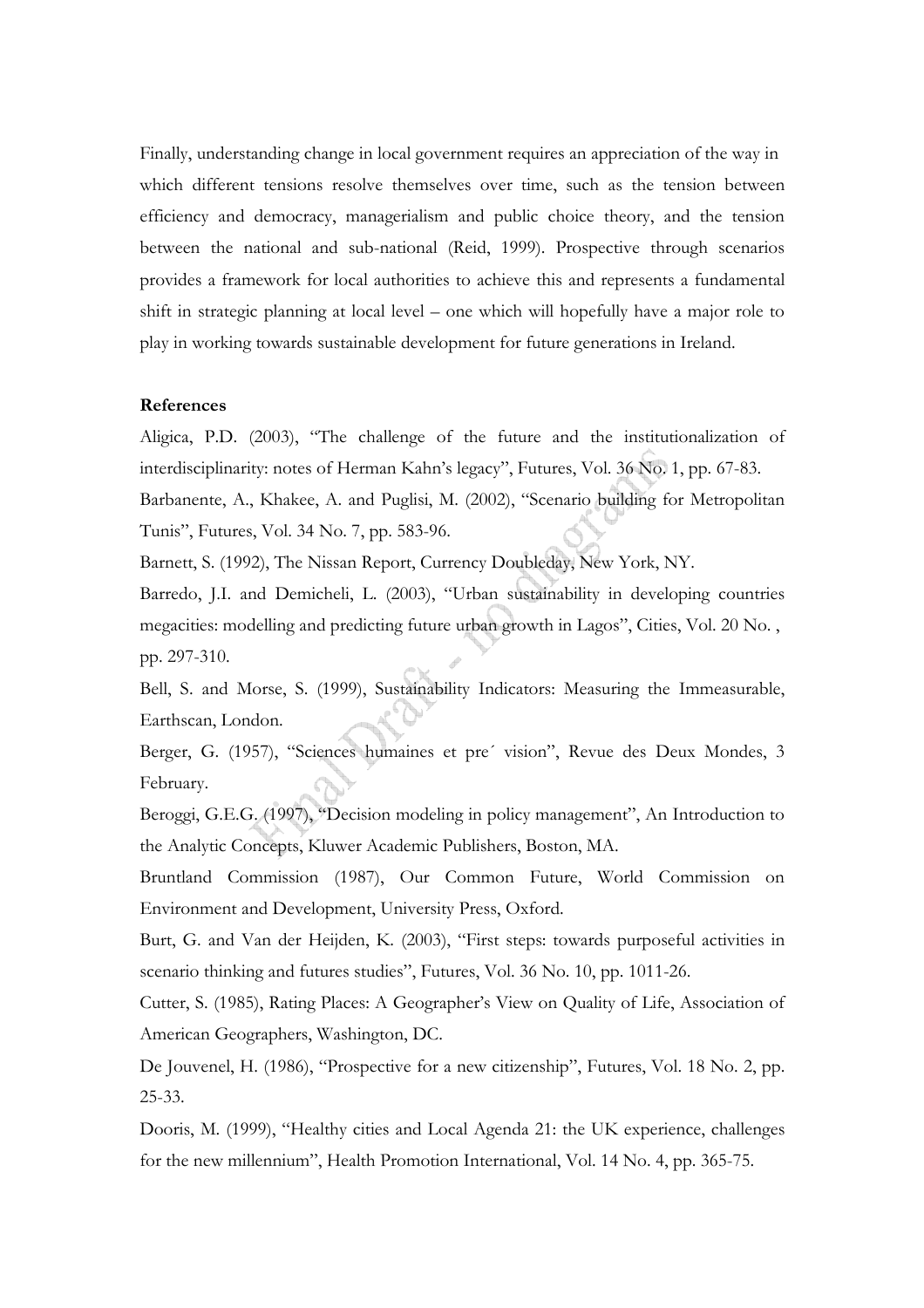Enserink, B. (2000), "Building scenarios for the University", International Transactions in Operational Research, Vol. 7, pp. 569-83.

Galvin, T. and Jackson, J. (1995), "Towards an integrated policy", in Covery, F. and Feehan, J. (Eds), Assessing Sustainability in Ireland, The Environmental Institute, University College Dublin, Dublin, pp. 182-5.

Ga´ spa´ r, T. and Nova´ ky, E. (2002), "Dilemmas for renewal of futures methodology", Futures, Vol. 34 No. 5, pp. 365-79.

Gausemeier, J., Fink, A. and Schalke, O. (1998), "Scenario management: an approach to develop future potentials", Technological Forecasting and Social Change, Vol. 59 No. 2, pp. 111-30.

Glenn, J.C. and Gordon, T. (1999), "The Millennium Project: issues and opportunities for the future", Technological Forecasting and Social Change, Vol. 61 No. 2, pp. 97-208.

Godet, M. (2000), "The art of scenarios and strategic planning: tools and pitfalls", Technological Forecasting and Social Change, Vol. 65 No. 1, pp. 3-22.

Godet, M. (2001), Creating Futures: Scenario Planning as a Strategic Management Tool, Economica, London.

Goux Baudiment, F. (2002), Together, Let's Further Futures Intelligence, euroProspective Network Partnership, Paris.

Goux Baudiment, F. (2004), "The EEIG euroProspective: implementing futures thinking on European scale", Futures, Vol. 36, pp. 131-5.

Haughton, G. and Hunter, C. (1994), Sustainable Cities, Kingsley Publishers, London.

Hediger, W. (2000), "Sustainable development and social welfare", Ecological Economics, Vol. 32 No. 3, pp. 481-92.

Inayatullah, S. (2002), "Reductionism or layered complexity? The futures of futures studies", Futures, Vol. 34 Nos 3-4, pp. 295-302.

Irish DoELG (1995), Local Authorities and Sustainable Development: Guidelines on Local Agenda 21, Department of the Environment and Local Government, Stationery Office, Dublin.

Irish DoELG (1997), Sustainable Development: A Strategy for Ireland, Department of the Environment and Local Government, Stationery Office, Dublin.

Irish DoELG (2001), Guidelines on Local Agenda 21, Department of the Environment and Local Government, Stationery Office, Dublin.

Keatinge, M. (1993), The Earth Summit's Agenda for Change: A Plain Language Version of Agenda 21 and the Other Rio Agreements, Centre for Our Common Future, Geneva.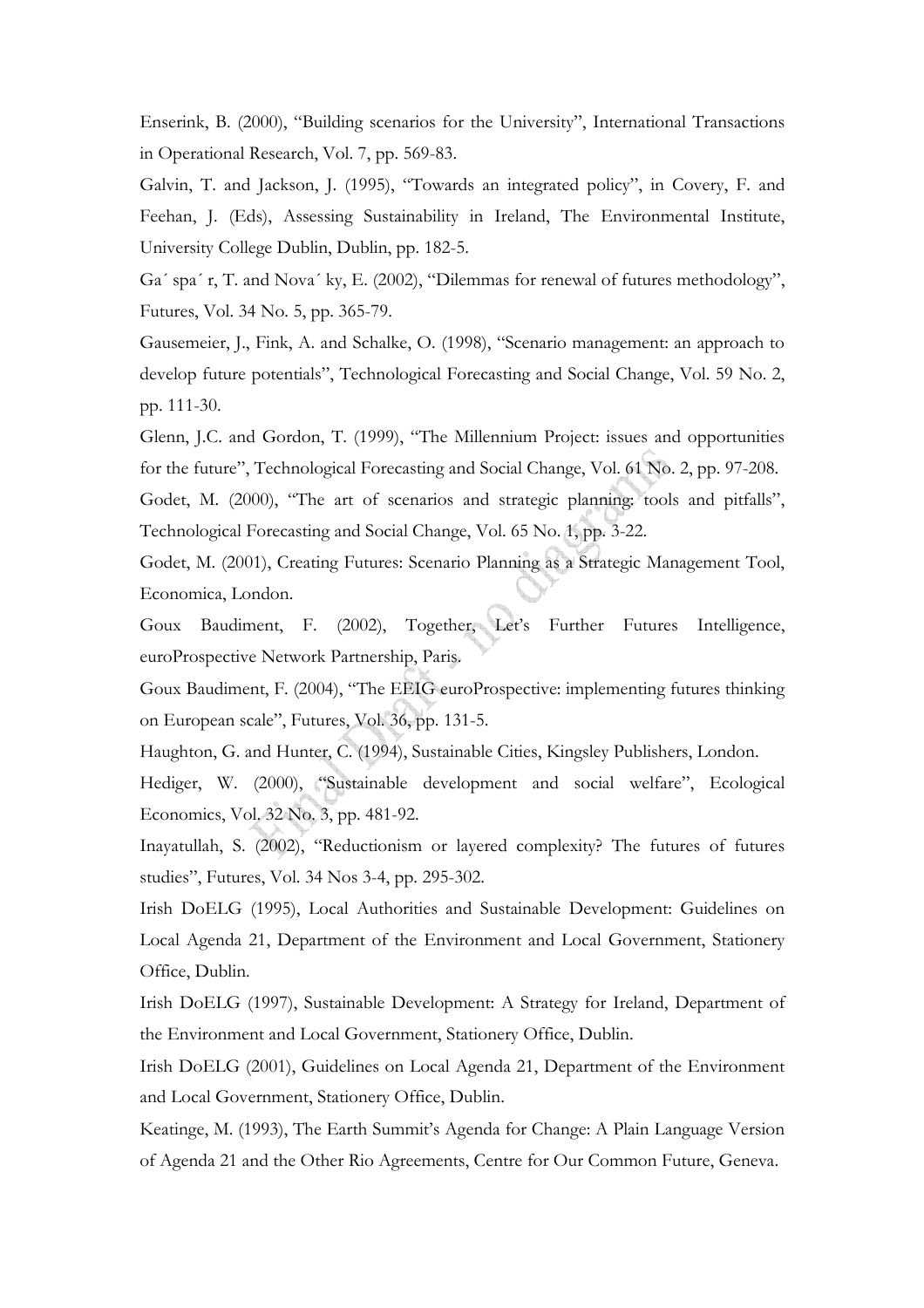Kitchen, T., Whitney, D. and Littlewood, S. (1997), "Local authority/academic collaboration and Local Agenda 21 policy processes", Journal of Environmental Planning and Management, Vol. 40 No. 5, pp. 645-59.

Krause, P.H. (2002), "The PROTEUS Project scenario-based planning in a unique organization", Technological Forecasting and Social Change, Vol. 69, pp. 479-84.

Leitch, J.A. and Leistritz, F.L. (1984), "Delphi analysis: a technique for identifying and ranking environmental and natural resource policy issues", The Environmental Professional, Vol. 6, pp. 32-40.

Lele, S. (1991), "Sustainable development: a critical review", World Development, Vol. 19 No. 6, pp. 607-21.

List, D. (2003), "Multiple pasts, converging presents, and alternative futures", Futures, Vol. 36 No. 1, pp. 23-43.

MacKay, R.B. and McKiernan, P. (2003), "The role of hindsight in foresight: refining strategic reasoning", Futures, Vol. 36 No. 2, pp. 161-79.

Marien, M. (2002), "Futures studies in the 21st century: a reality-based view", Futures, Vol. 34 No. 5, pp. 261-81.

Maser, C. (1997), Sustainable Community Development: Principles and Concepts, St Lucie Press, Delray Beach, FL.

Masini, E.B. and Vasquez, M. (2000), "Scenarios as seen from a human and social perspective", Technological Forecasting and Social Change, Vol. 65 No. 1, pp. 49-66.

Meadows, D. and Randers, J. (1992), Beyond the Limits, Earthscan, London.

Mebratu, D. (1998), "Sustainability and sustainable development", Environmental Impact Assessment Review, Vol. 18 No. 6, pp. 493-520.

Mehta, P. (1996), "Local Agenda 21: practical experiences and emerging issues from the South", Environmental Impact Assessment Review, Vol. 16 Nos 4-6, pp. 309-20.

Morgenroth, E. (2004), "Decentralisation high cost for little return", Irish Independent, 2 February, p. 4.

Morrison, J.L. and Cope, G. (1985), "Using futures research techniques in strategic planning: a simulation", Planning for Higher Education, Vol. 13 No. 2, pp. 5-9.

Neigher, W.D. (2003), "The process is the plan: defining strategic community futures", Evaluation and Program Planning, Vol. 26, pp. 441-57.

Newall, H. and Menzies, M. (1997) in Peren, R. (Ed.), Our County, Our Choices, New Zealand Futures Trust, Wellington.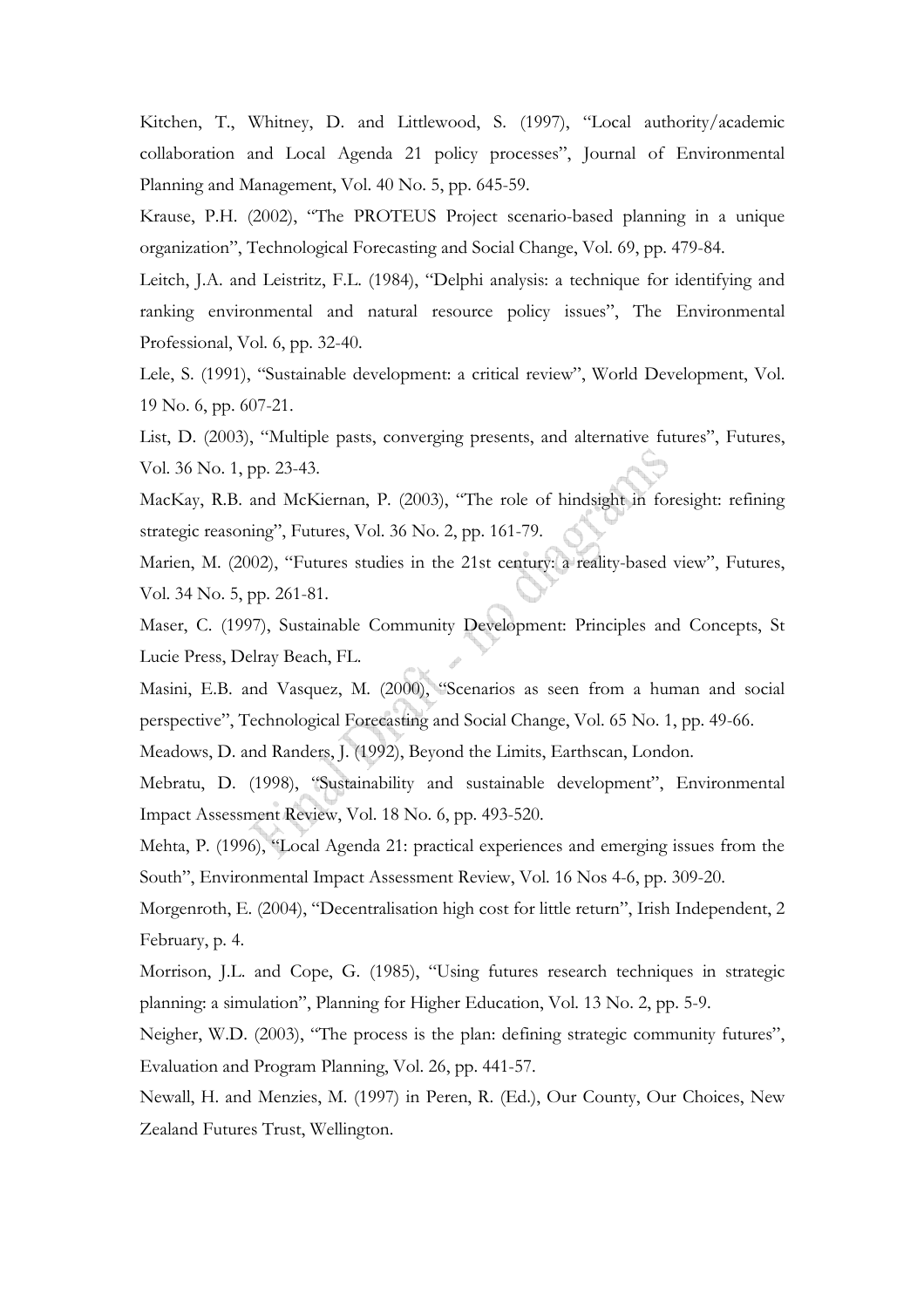Nova´ ky, E. (2001), "Methodological renewal in futures studies", in Stevenson, T., Massini, E., Rubin, A. and Lehman- Chadha, M. (Eds), The Quest for the Futures, A Methodology Seminar in Futures Studies, Finland Futures Research Centre, Turku.

O'Brien, F.A. (2004), "Scenario planning: lessons for practice from teaching and learning", European Journal of Operation Research, Vol. 152 No. 3, pp. 709-22.

Puglisi, M. and Marvin, S. (2002), "Developing urban and regional foresight: exploring capacities and identifying needs in the North West", Futures, Vol. 34 No. 8, pp. 761-77. Ratcliffe, J. (2003), Imagineering for Construction: Using a Prospective Process through Scenario Thinking for Strategic Planning and Management in the Construction Industry, Futures Academy, Dublin Institute of Technology, Dublin.

Ravetz, J. (2000), City Region 2020: Integrated Planning for a Sustainable Environment, Earthscan, London.

Redclift, M. (1987), Sustainable Development: Exploring the Contradictions, Routledge, London. Reid, M. (1999), "Thinking about local government – time to change the paradigm?", Future Times, Vol. 4, pp. 1-8.

Saunders, J. (2002a), Designing the Future, Zone 6: Beyond the Boundary – to infinity and beyond, Northern Permaculture Gathering Version 1, 11 May, available at: www.futuresedge.info.

Saunders, J. (2002b), "A quiet revolution: opportunities for local futures in the UK", Foresight, Vol. 4 No. 2, pp. 10-20.

Saunders, J. (2002c), "Looking forward to the long now: linking a futures mindset with sustainability", FuturesEDGE, October, pp. 13-15.

Schnaars, S. and Ziamou, P. (2001), "The essentials of scenario writing", Business Horizons, July-August, pp. 25-31.

Selman, P. (1998), "Local Agenda 21: substance or spin", Journal of Environmental Planning and Management, Vol. 14 No. 5, pp. 533-53.

Shiftan, Y., Kaplan, S. and Hakkert, S. (2003), "Scenario building as a tool for planning a sustainable transportation system", Transportation Research Part D, Vol. 8, pp. 323-42.

Slaughter, R.A. (2002), "Futures studies as a civilizational catalyst", Futures, Vol. 34 No. 6, pp. 349-63.

Sparks, D. and Nicholson, G. (2000), Development Trust Briefing for Local Authorities – The Future Is Here, Development Trusts Association, London.

Stevenson, T. (1998), "Netweaving alternative futures: information technocracy or communicative community", Futures, Vol. 30 Nos 2-3, pp. 189-98.